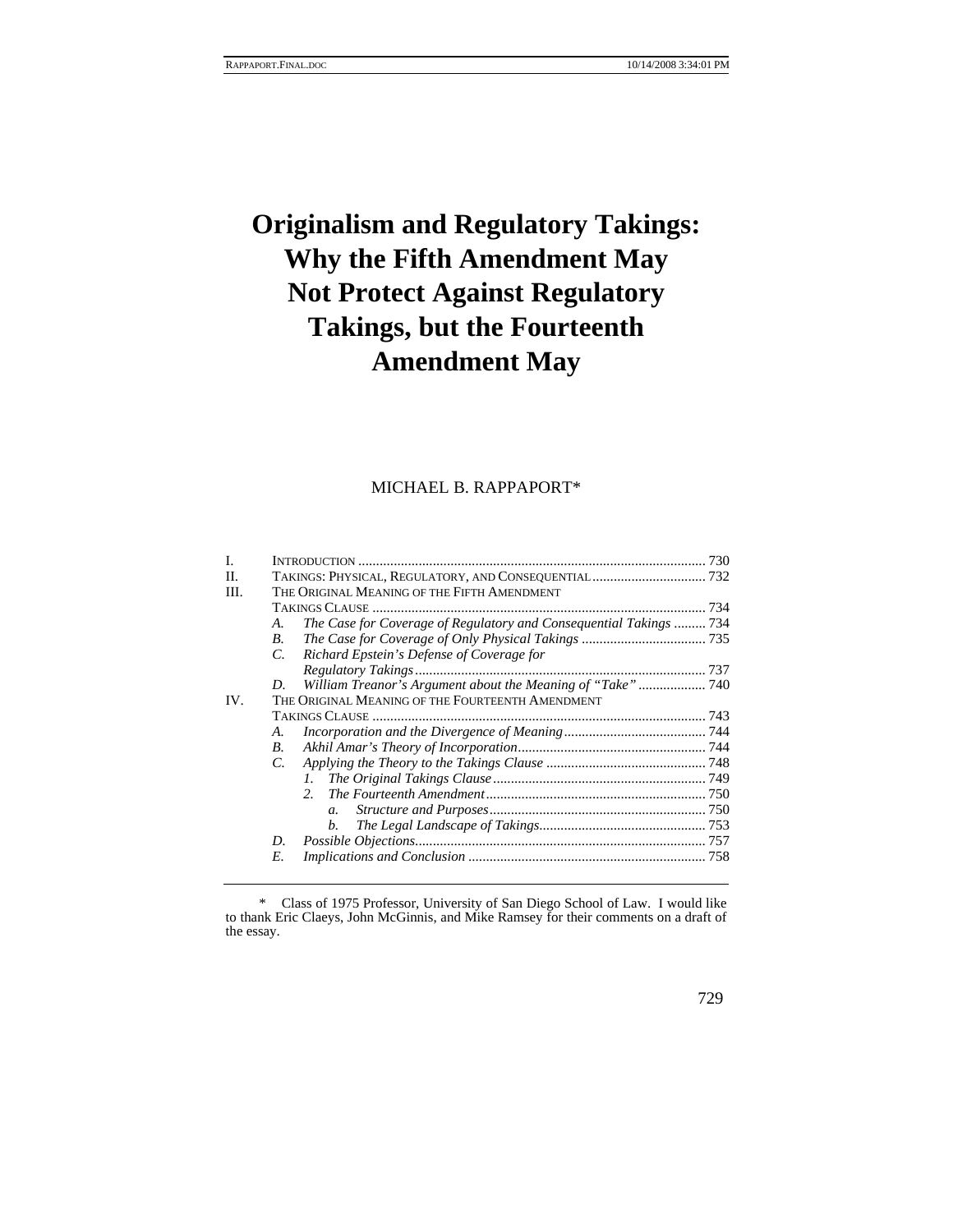#### I. INTRODUCTION

For the friend of originalism and economic liberties, the Constitution is a mixed bag. Certainly, the constitutional text contains some clauses that expressly protect economic liberties, such as the Contract Clause and the Takings Clause. But the constitutional text does not comprehensively protect economic liberties. The Contract Clause, for example, applies only against the states and protects only against the impairment of existing contracts rather than fully embracing freedom of contract.<sup>1</sup>

Of course, the Constitution was once interpreted to be much more of a charter of economic liberty. The so-called *Lochner* Court, through a variety of doctrines, powerfully protected economic liberty. But many, although not all, of these protections are difficult to derive from the original meaning.

The *Lochner* Court's protections of economic liberties have now been largely eliminated. And most originalists—both on the Court and in the academy—have generally accepted these changes as justified by the original meaning.2 Yet, these originalists insist on enforcing those economic protections that they believe are in accordance with the Constitution's original meaning. One protection that they have sought to enforce is the Takings Clause.<sup>3</sup>

The Takings Clause protections have been extended not only to physical takings, in which the government physically seizes or possesses private property, but also to regulatory takings, in which the government restrains the property holder from using his property as he desires.<sup>4</sup>

These protections against regulatory takings, however, have been criticized on originalist grounds. Several commentators have attacked judicial originalists like Justices Scalia and Thomas, as well as academic originalists like Richard Epstein, on the ground that they support covering regulatory takings, because the critics argue that the original meaning of the Takings Clause does not extend to such takings.<sup>5</sup>

 3. Lucas v. S.C. Coastal Council, 505 U.S. 1003, 1019, 1027 (1992) (majority opinion by Justice Scalia).

 <sup>1.</sup> U.S. CONST. art. I, § 10, cl. 1 (providing that the Contract Clause applies only to the states); Douglas W. Kmiec & John O. McGinnis, *The Contract Clause: A Return to the Original Understanding*, 14 HASTINGS CONST. L.Q. 525, 526 (1987) (noting that the Contract Clause only applies to existing contracts).

<sup>2</sup>*. See, e.g.*, ROBERT H. BORK, THE TEMPTING OF AMERICA: THE POLITICAL SEDUCTION OF THE LAW 159–60, 351–52 (1990). However, a significant minority of originalists do continue to defend these economic liberties on originalist grounds. *See, e.g.*, RANDY E. BARNETT, RESTORING THE LOST CONSTITUTION: THE PRESUMPTION OF LIBERTY 253–54 (2004).

<sup>4</sup>*. Id.*

 <sup>5.</sup> John F. Hart, *Colonial Land Use Law and Its Significance for Modern Takings Doctrine*, 109 HARV. L. REV. 1252, 1253 (1996) [hereinafter Hart, *Colonial Land Use*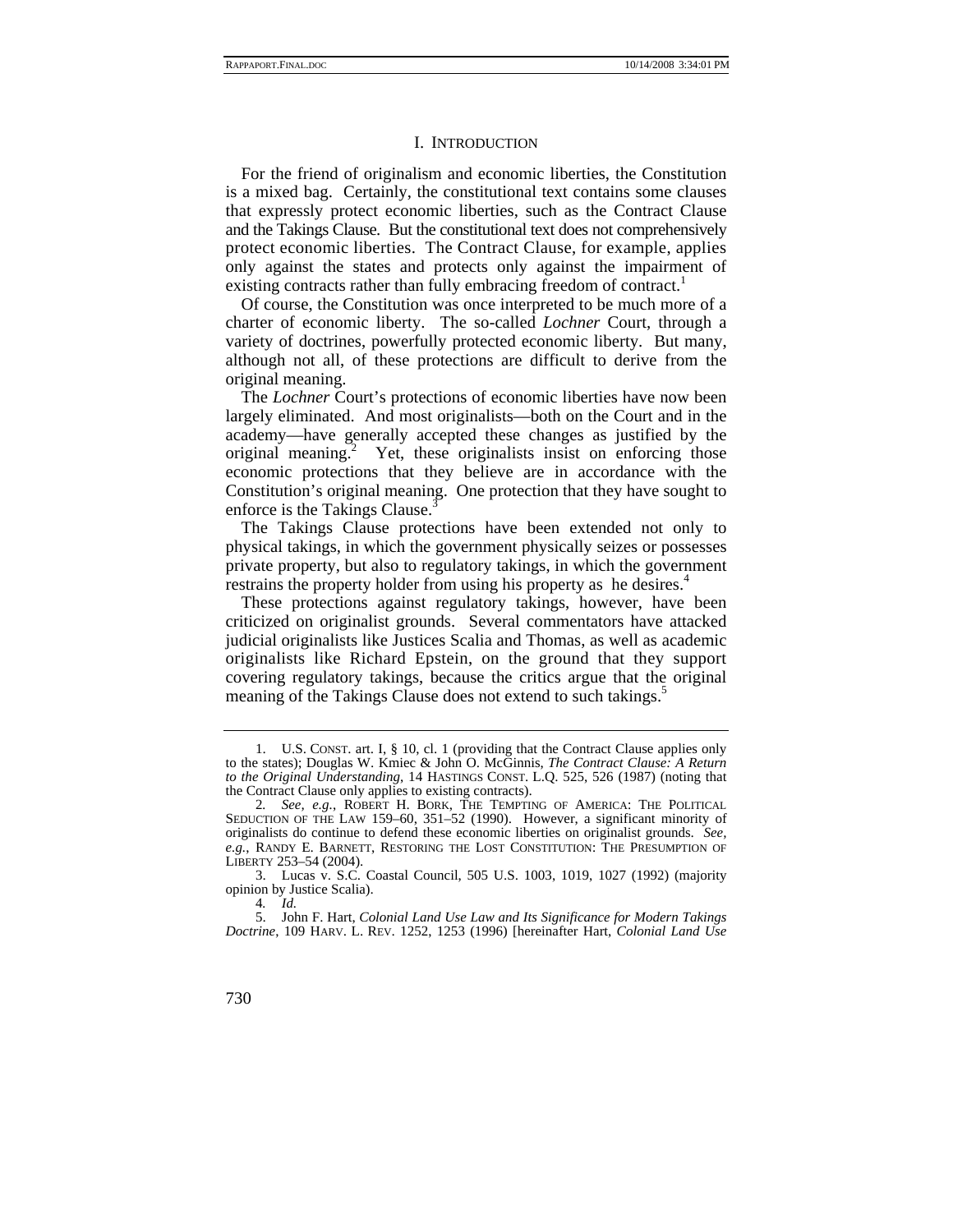As a friend of both economic liberty and originalism, it saddens me to acknowledge that the critics have, so far, had the better argument. They have strongly argued that the legal regime at the time of the Constitution allowed regulatory takings, that there was little or no criticism of this aspect of the legal regime, and that there was no case law applying state takings clauses to regulatory takings.<sup>6</sup> Thus, I unhappily conclude that on the available evidence, the original meaning of the Fifth Amendment does not cover regulatory takings.

But perhaps the story need not be entirely unhappy. While the federal government is restricted by the Takings Clause of the Fifth Amendment, the states are restricted by the Takings Clause as it is incorporated under the Fourteenth Amendment. Although it is regularly, if not uniformly, assumed that the Fifth Amendment Takings Clause has the same original meaning as the incorporated Fourteenth Amendment Takings Clause, that may not be true. These enactments were passed at different times, under different circumstances, and with different purposes. It turns out that a potentially strong case can be made that the Takings Clause had a different meaning under the Fourteenth Amendment, and in particular, that it restricts at least some regulatory takings, even though the Fifth Amendment Takings Clause may not.

This essay develops the argument that the Takings Clause has a dual original meaning. First, I review the original meaning of the Fifth Amendment Takings Clause, concluding that the weight of the evidence supports restrictions of only physical takings. Along the way, I critically discuss the contrary argument of Richard Epstein in *Takings*<sup>7</sup> as well as the supportive argument by William Treanor, presented at the Conference.<sup>8</sup> Second, I argue that the incorporated Takings Clause may have a broader meaning than the Fifth Amendment Takings Clause. Applying Akhil Amar's view of the Bill of Rights and its incorporation, I sketch the argument that the incorporated Takings Clause applies to nonphysical

*Law*]; John F. Hart, *Land Use Law in the Early Republic and the Original Meaning of the Takings Clause*, 94 NW. U. L. REV. 1099, 1099–1100 (2000) [hereinafter Hart, *Land Use Law in the Early Republic*]; William Michael Treanor, *The Original Understanding of the Takings Clause and the Political Process*, 95 COLUM. L. REV. 782, 782–84 (1995).

 <sup>6.</sup> See *infra* notes 23–25 and accompanying text.

 <sup>7.</sup> RICHARD A. EPSTEIN, TAKINGS: PRIVATE PROPERTY AND THE POWER OF EMINENT DOMAIN ix, 230–31 (1985).

 <sup>8.</sup> William Michael Treanor, *Take-ings*, 45 SAN DIEGO L. REV. 633 (2008).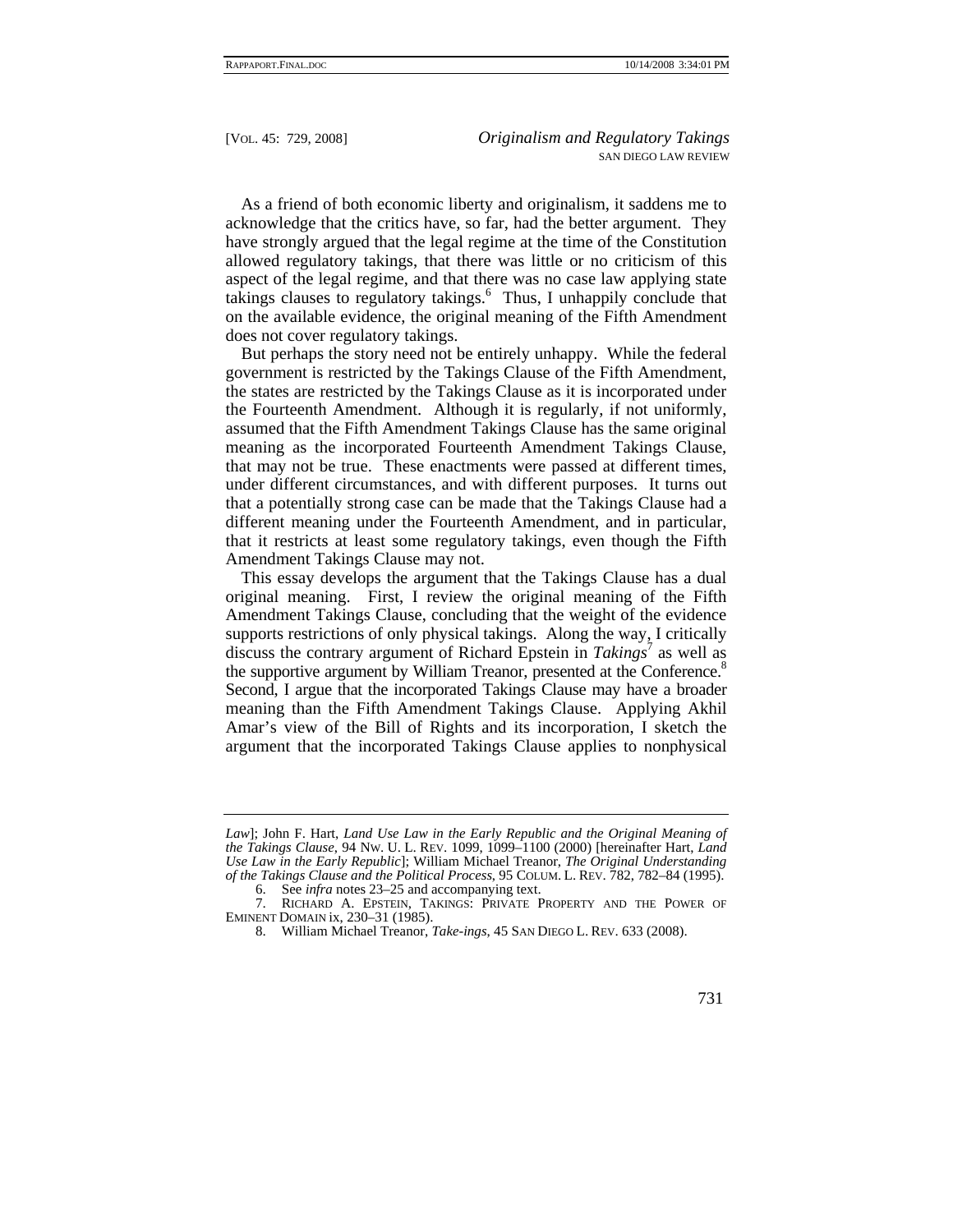takings.<sup>9</sup> While I do not seek to prove this argument—doing so would require a significant amount of historical work and an acceptance of Amar's theory—my argument shows that a very plausible case can be made for concluding that the Fourteenth Amendment Takings Clause covers some regulatory takings. Thus, opponents of the regulatory takings doctrine cannot simply dismiss it as inconsistent with the original meaning.

This understanding of the incorporated Takings Clause fits well with the overall structure of the Constitution's protection of economic liberties. Just as the Constitution protects only pockets of economic liberties, it also protects against only some regulatory takings. Federal regulations are left to a republican political process that was designed to provide significant, but not categorical, protections for property rights.

While the Constitution may only protect against state regulatory takings, the contemporary effects of this interpretation may be greater than this half-a-loaf characterization might suggest. The great bulk of the important regulatory takings cases, including *Lucas* and *Tahoe-Sierra Preservation Council*, have involved state action rather than federal action.<sup>10</sup> If the original meaning of the incorporated Takings Clause restricts regulatory takings, that has far-reaching implications for current cases.

#### II. TAKINGS: PHYSICAL, REGULATORY, AND CONSEQUENTIAL

The Takings Clause states "nor shall private property be taken for public use, without just compensation."<sup>11</sup> One perennial question under the Clause is what type of government action may constitute a taking. One type of taking is a physical taking. Under this type, the government physically seizes property either by claiming title to the property or permanently occupying a portion of the property. This type of taking has generally been covered by the Takings Clause from the beginning of the Republic, and virtually all commentators believe the Clause applies to such takings. $^{12}$ 

By contrast, another type of taking is a regulatory taking. With this type, the government does not take either title or possession of the property, but instead regulates the owner's use of the property. The

 <sup>9.</sup> AKHIL REED AMAR, THE BILL OF RIGHTS: CREATION AND RECONSTRUCTION 77, 80 (1998).

 <sup>10.</sup> Tahoe-Sierra Pres. Council, Inc. v. Tahoe Reg'l Planning Agency, 535 U.S. 302, 309, 311–12 (2002); Lucas v. S.C. Coastal Council, 505 U.S. 1003, 1006–07, 1009 (1992).

 <sup>11.</sup> U.S. CONST. amend. V.

 <sup>12.</sup> Hart, *Land Use Law in the Early Republic*, *supra* note 5, at 1101; Treanor, *The Original Understanding of the Takings Clause and the Political Process*, *supra* note 5, at 792–803.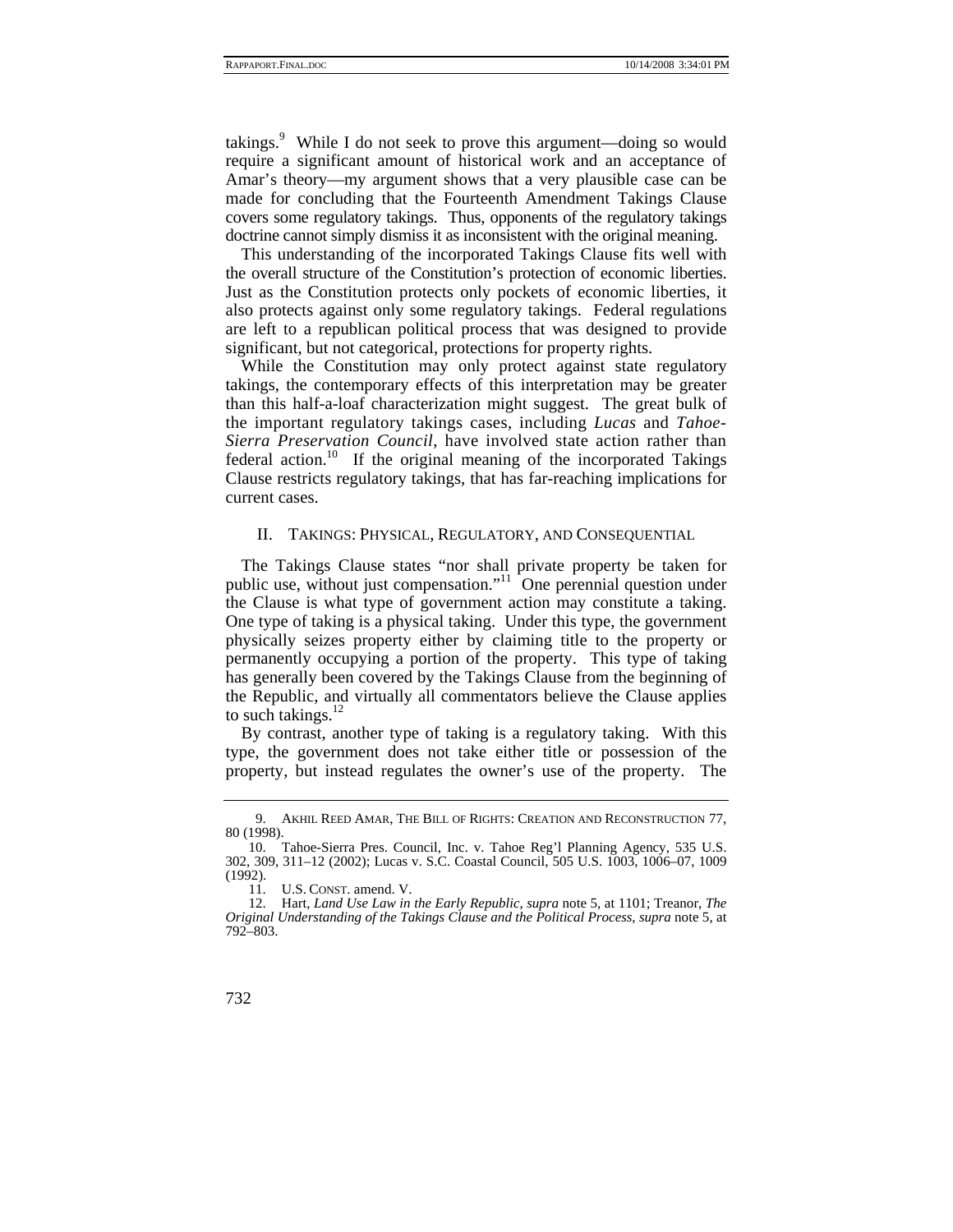most famous recent example of a regulatory taking is the *Lucas* case, in which South Carolina's prohibition on the development of beachfront property caused the property, according to the Supreme Court, to have zero value.<sup>13</sup>

Similar yet distinct from regulatory takings are consequential takings. These takings involve government action that does not actually possess the owner's property, but prevents him from enjoying the use of his property. For example, the government may build a road or a wharf that does not directly touch the owner's property, but restricts access to it. Consequential takings differ from regulatory takings because they do not involve the regulatory power of the government, but instead involve government improvements, such as building roads or improving waterways.<sup>14</sup>

Although consequential takings are distinct from regulatory takings, both are important because the usual arguments for excluding regulatory takings from the Takings Clause also suggest that consequential takings should be excluded. Like regulatory takings, consequential takings do not physically take the title or possession of property, but merely prevent the owner from using or otherwise enjoying the full benefits of his property. Those who restrict the Takings Clause to physical takings claim that early law covered neither regulatory nor consequential takings.<sup>15</sup> Thus, evidence that the Takings Clause covered consequential takings is direct evidence that it was not limited to physical takings. It is also indirect evidence that the Takings Clause would have been understood to cover regulatory takings, because there is no obvious reason why one would restrain consequential takings but not regulatory takings.<sup>16</sup>

Of course, if regulatory and consequential takings are covered by the Takings Clause, that still leaves the bigger question of how much protection property owners should receive from regulatory and consequential government actions. Under current law, the Supreme Court has applied a lenient and vague test for regulatory takings.<sup>17</sup> Fortunately, that

<sup>13</sup>*. Lucas*, 505 U.S. at 1006–07.

 <sup>14.</sup> Kris W. Kobach, *The Origins of Regulatory Takings: Setting the Record Straight*, 1996 UTAH L. REV. 1211, 1224–26.

 <sup>15.</sup> Treanor, *supra* note 5, at 796–97.

 <sup>16.</sup> Kobach, *supra* note 14, at 1225, 1226 n.86.

Penn Cent. Transp. Co. v. New York City, 438 U.S. 104, 124-25, 127-28, 135 (1978).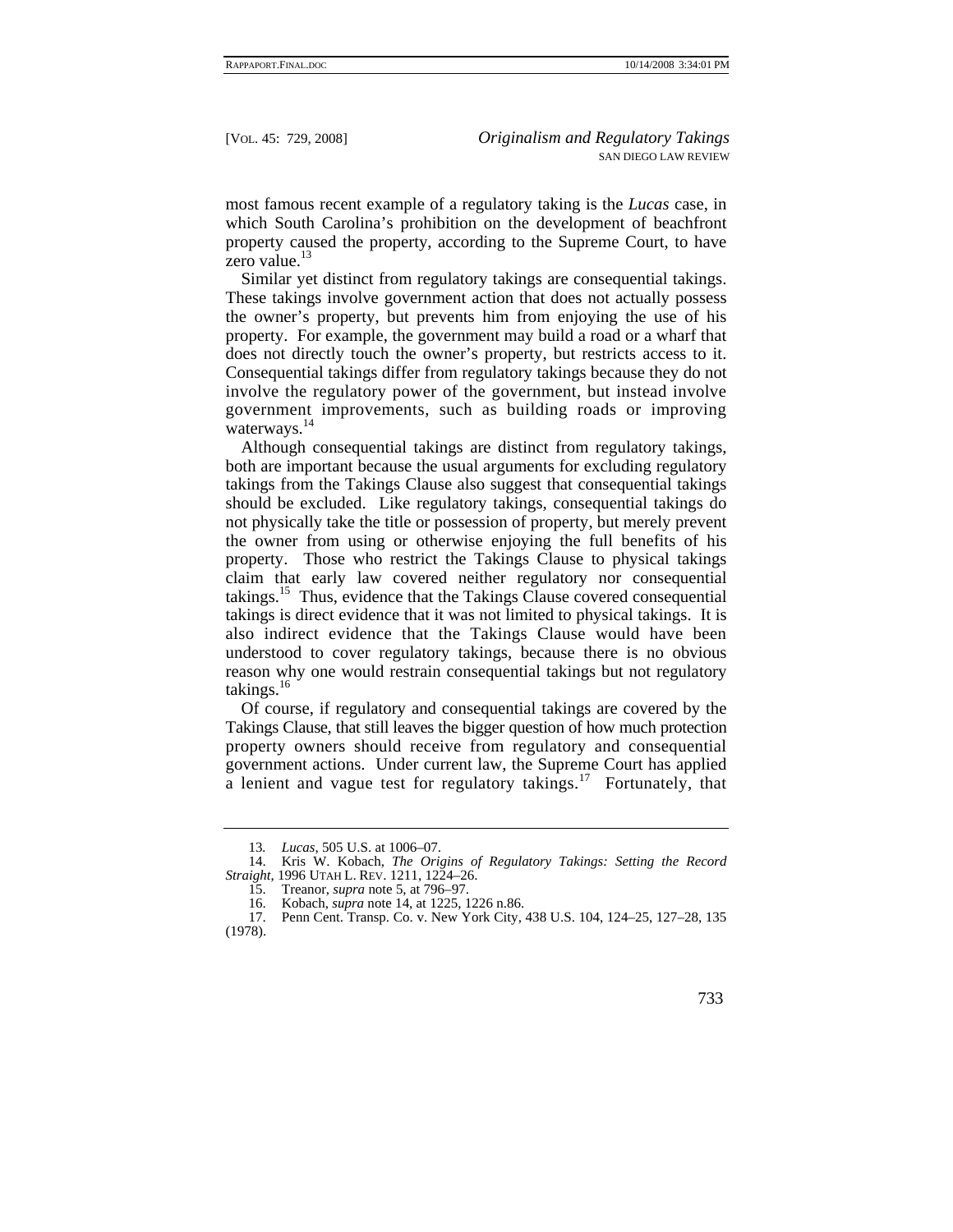question is largely beyond the scope of this essay, which focuses on *whether* regulatory and consequential takings are covered rather than the *degree* of protection they should receive.

## III. THE ORIGINAL MEANING OF THE FIFTH AMENDMENT TAKINGS CLAUSE

A significant dispute in the scholarly literature exists on whether the original meaning of the Fifth Amendment Takings Clause restricts regulatory takings. Textually, the question of whether regulatory or consequential takings are covered turns largely on the meaning given to two words in the Takings Clause: "property" and "take."

In this Part, I examine in succession the case for and against covering nonphysical takings under the Takings Clause. I argue that the language of the Clause is ambiguous, but that evidence from the legal regime at the time of the Constitution suggests that the Clause only covers physical takings. I then examine and criticize the works of Richard Epstein and William Treanor, two prominent commentators on the Clause who have contrary views of it.

### *A. The Case for Coverage of Regulatory and Consequential Takings*

At first glance, there appears to be a strong case for concluding that the Takings Clause covers regulatory and consequential takings. One can reasonably interpret the key words of the Clause so that they cover such takings. Thus, the term "property" might be understood to mean the various rights to property that an owner possesses, including not merely the right to exclude, but also the right to use and enjoy his property. This interpretation is supported by the discussion of property in Blackstone's *Commentaries*, which was widely read in the early years of the nation.<sup>18</sup> Blackstone writes that the individual right to property "consists in the free use, enjoyment, and disposal of all of his acquisitions, without any control or diminution, save only by the laws of the land."19 The term "take" might also support nonphysical takings if it is understood in the ordinary senses of either depriving one of something or as simply taking a nonphysical thing from someone.<sup>20</sup> Thus, when the government regulates or takes actions that affect someone's right to use

 <sup>18.</sup> Lee J. Strang, *An Originalist Theory of Precedent: Originalism, Nonoriginalist Precedent, and the Common Good*, 36 N.M. L. REV. 419, 456 (2006).

 <sup>19. 1</sup> WILLIAM BLACKSTONE, COMMENTARIES ON THE LAWS OF ENGLAND 134 (photo. reprint, Univ. of Chi. Press 1979) (1765).

<sup>20</sup>*. See* Treanor, *Take-ings*, *supra* note 8.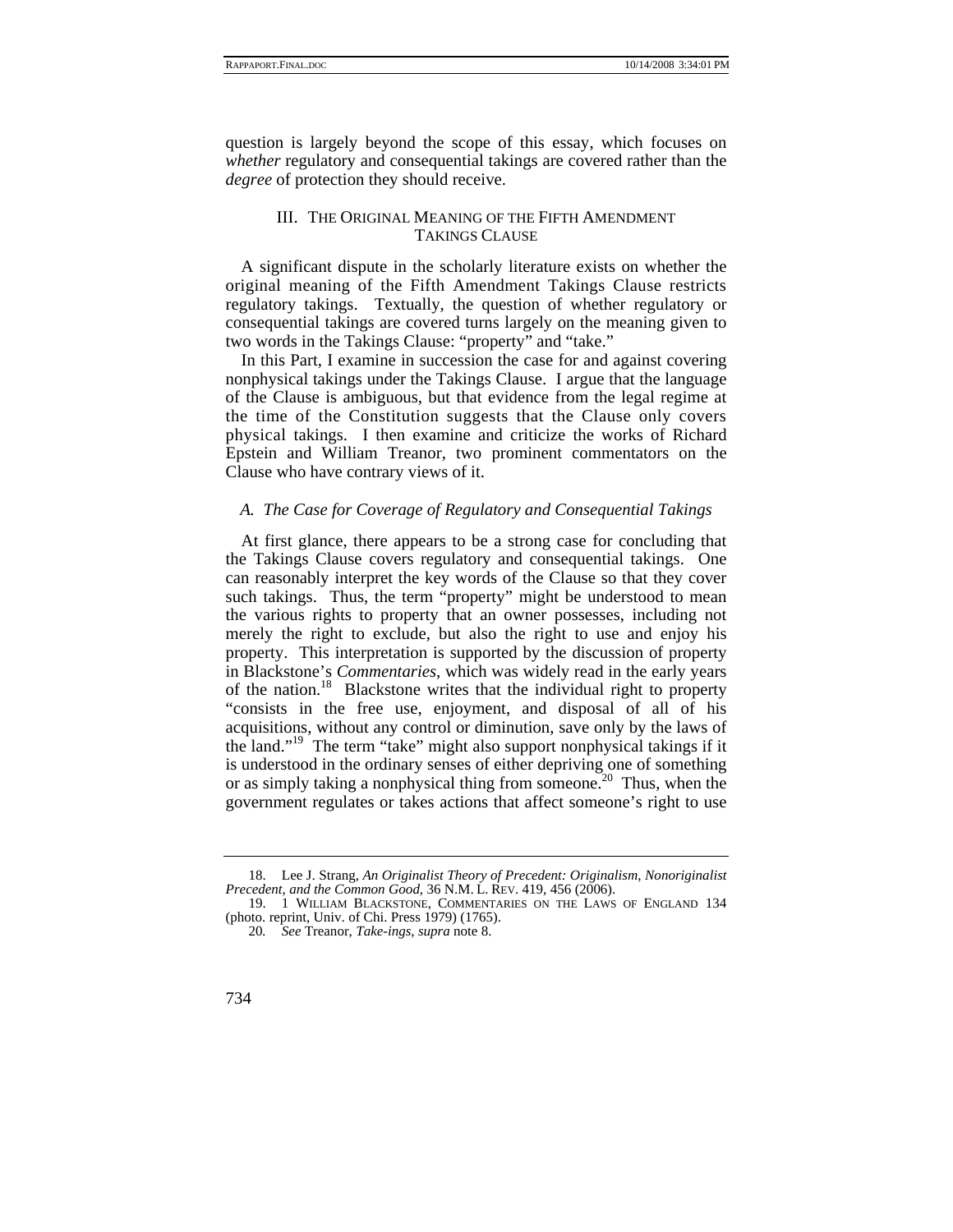and enjoy their land without physically seizing their property, it might be deemed to take those property rights.

This interpretation is further supported by the fact that regulatory and consequential takings often appear to require compensation just as much as physical takings do. If a physical seizure of a part or the entirety of one's property for a public purpose is compensable, then it is not clear why a regulation or consequential effect of government action for a public purpose—especially if it imposes significant harm—should not also require compensation.

## *B. The Case for Coverage of Only Physical Takings*

Despite the apparent power of the case for covering regulatory and consequential takings, the available evidence supports the view that the original meaning of the Takings Clause extends only to physical takings. The main problems for the broader interpretation of the Takings Clause derive from the acceptance of regulation by the legal systems at the time of the Constitution.

While the language of the Takings Clause can be read broadly, it can also be read narrowly. First, the term "private property" might refer not to each of the sticks in the bundle, but instead to the overall bundle of sticks, with a focus on the exclusive right of possession. For example, William Treanor defines "property" as "physical control of material possessions."21 A citizen is deprived of property under this view only when he loses the right to possess his property—that is, when the government takes the title—and the rights normally associated with it or when the government occupies his property. His property is not taken when the government merely interferes with his use of it.

Second, the term "take" might also have the narrow meaning of physically seizing something.22 When the government appropriates land for a road, it has physically seized the property. By contrast, a right, such as the right to use property, cannot be physically seized because there is nothing physical to hold. Thus, if "take" had this physical meaning, takings would be restricted to physical takings.

The language of the Clause, then, is ambiguous. It might be understood narrowly to cover only physical takings or more broadly to cover regulatory and consequential takings. It is the historical practices and

<sup>21</sup>*. Id.* at 633.

<sup>22</sup>*. Id.* at 633–34.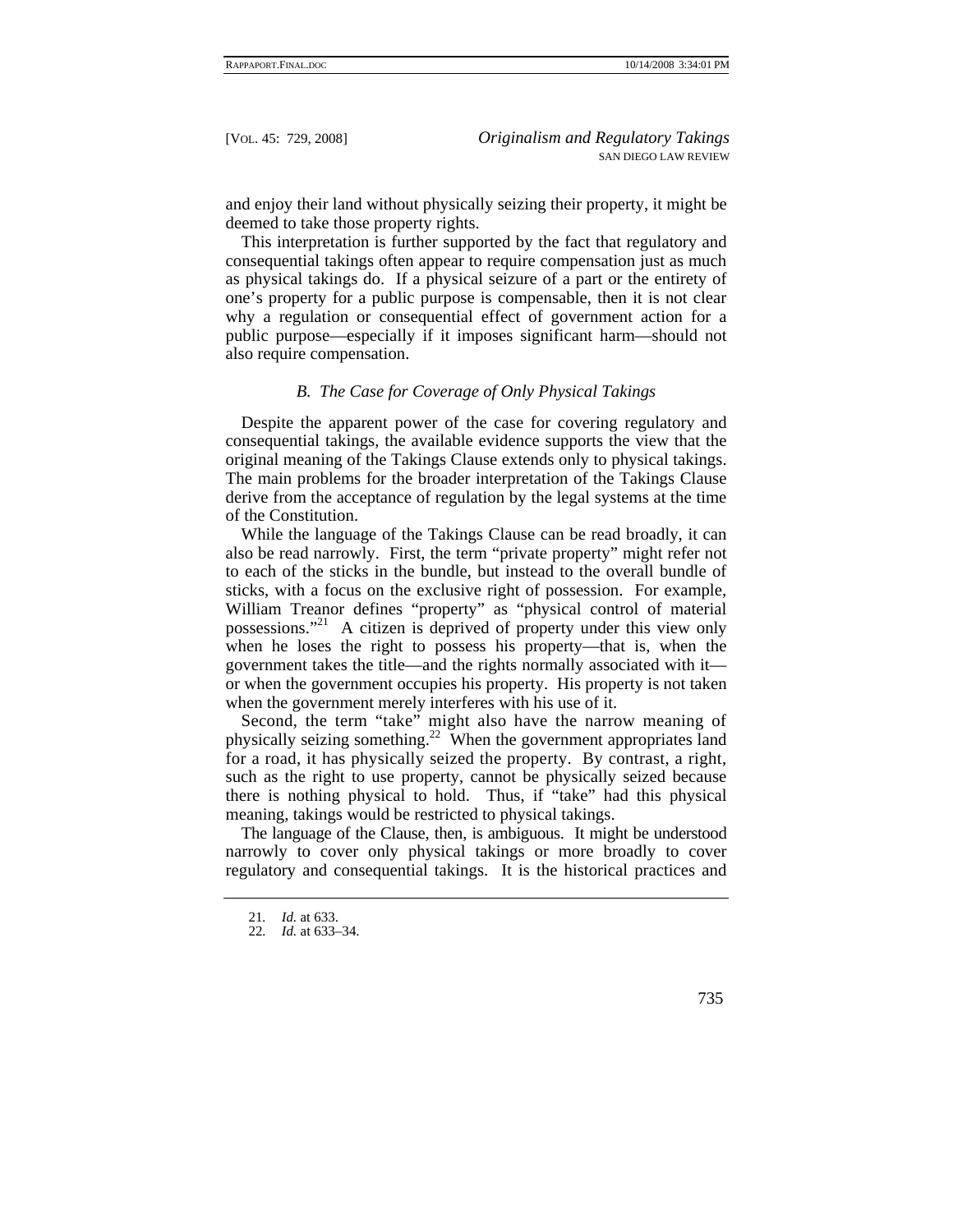interpretations, however, that strongly suggest that the Fifth Amendment Takings Clause should be understood narrowly.

First, the legal regime in both the colonies and the independent states prior to the adoption of the Constitution involved a significant degree of property regulation.<sup>23</sup> Many of these regulations would have been ripe for a regulatory takings doctrine. Moreover, it does not appear that these property regulations were significantly criticized or thought undesirable when the Constitution was enacted.<sup>24</sup> This absence of criticism suggests that the Takings Clause was not adopting new principles that were inconsistent with the existing legal regime. Second, the original state takings clauses were not applied to regulatory measures or consequential takings, but only to appropriations of property.<sup>25</sup> These interpretations of the state takings clauses suggest that the Federal Takings Clause was understood as extending only to physical takings, since the state and federal clauses used similar language.

These two pieces of evidence provide strong and mutually reinforcing support for the conclusion that the Takings Clause only applied to physical takings. They suggest that the legal system allowed significant regulation, that this regulation was not thought to be illegitimate, and that the state takings clauses were consistent with the traditional legal system. This provides powerful evidence that the Fifth Amendment Takings Clause did not cover regulatory or consequential takings.

One might question the force of this evidence on the ground that these legal systems and takings clauses existed at the state level, which does not necessarily indicate that the enactors of the Constitution approved of such actions at the federal level.<sup>26</sup> Because the federal government had relatively little power or need to regulate property and was often thought to be more dangerous than the state governments, the enactors might have wanted to impose additional restraints on it. While this is certainly possible, a mere possibility is not strong evidence.<sup>27</sup> If the enactors of the Takings Clause wanted to impose a broader limitation on the federal government, it is unlikely that they would have used the same language

 <sup>23.</sup> Hart, *Colonial Land Use Law*, *supra* note 5; Hart, *Land Use Law in the Early Republic*, *supra* note 5, at 1107–31.

 <sup>24.</sup> Hart, *Land Use Law in the Early Republic*, *supra* note 5, at 1131.

 <sup>25.</sup> Treanor, *The Original Understanding of the Takings Clause and the Political Process*, *supra* note 5, at 791 n.50.

 <sup>26.</sup> John Hart provides some evidence that Congress did not view the Takings Clause as covering regulatory takings. Hart, *Land Use Law in the Early Republic*, *supra*  note 5, at 1139–47.

 <sup>27.</sup> Of course, there are other possibilities as well. For example, the enactors might have thought additional restraints were unnecessary because the federal government did not have enumerated authority to pass many regulations of property.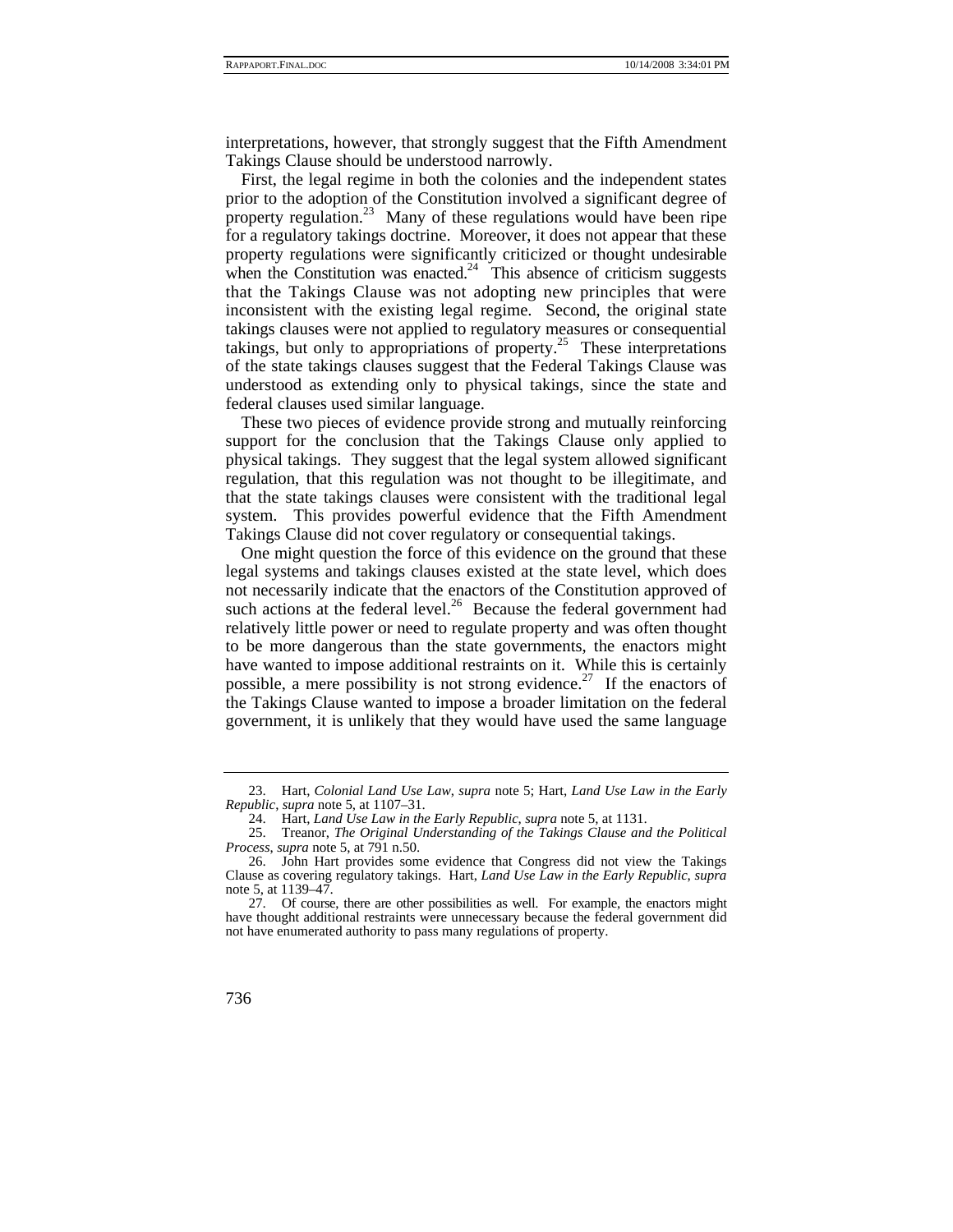that imposed a narrower restriction at the state level. $28$  Moreover, contemporary accounts do not support this possible inference. St. George Tucker, a leading contemporary commentator who favored strong restrictions on the federal government, suggested that the Clause was intended to prevent military confiscations, not to cover regulatory takings.<sup>29</sup>

## *C. Richard Epstein's Defense of Coverage for Regulatory Takings*

My claims about the original meaning of the Fifth Amendment Takings Clause conflict with the work of Richard Epstein, one of the leading commentators on the Clause. Epstein argues that one should rely on the original meaning of the terms and he seeks to find that meaning in the standard writers at the time,  $30$  such as Blackstone and Locke. $3^1$  While Epstein is aware that contemporary practices do not conform to his very broad understanding of the Takings Clause, he concludes that reliance on a narrow understanding of the Takings Clause is detrimental. Epstein argues that the Framers:

[M]ay have meant to endorse both the takings clause and wages and price controls without knowing the implicit tension between them. If they cannot have both, then their explicit choice takes precedence over their silent one. Suppose the framers believed both A and X, when A entails not-X. If A is the constitutional text, then X is not allowed.<sup>32</sup>

Unfortunately, I must disagree with this argument—unfortunately, because I regard Richard Epstein's work in *Takings* as some of the very best modern political theory within the Lockean tradition, even placing it above Robert Nozick's *Anarchy, State, and Utopia*. 33 Epstein's use of

 <sup>28.</sup> That the federal government had relatively little power to regulate property does not necessarily suggest the application of broader takings principles against the federal government. This minimal power might also suggest applying narrow principles on the ground that the absence of federal powers makes broader principles less necessary.

 <sup>29. 1</sup> BLACKSTONE'S COMMENTARIES editor's app. at 305–06 (St. George Tucker ed., Philadelphia, Birch & Small 1803).

 <sup>30.</sup> Epstein is rightly skeptical of the speeches that the drafters made because they were influenced by strategic considerations. Epstein explains that "[w]here the number of parties is large and the divergence of views great, the best evidence of textual intention is the language of the text itself." EPSTEIN, *supra* note 7, at 26–27.

 <sup>31.</sup> Epstein writes that the "founders shared Locke's and Blackstone's affection for private property." *Id.* at 29.

<sup>32</sup>*. Id.* at 28.

 <sup>33.</sup> ROBERT NOZICK, ANARCHY, STATE, AND UTOPIA (1974).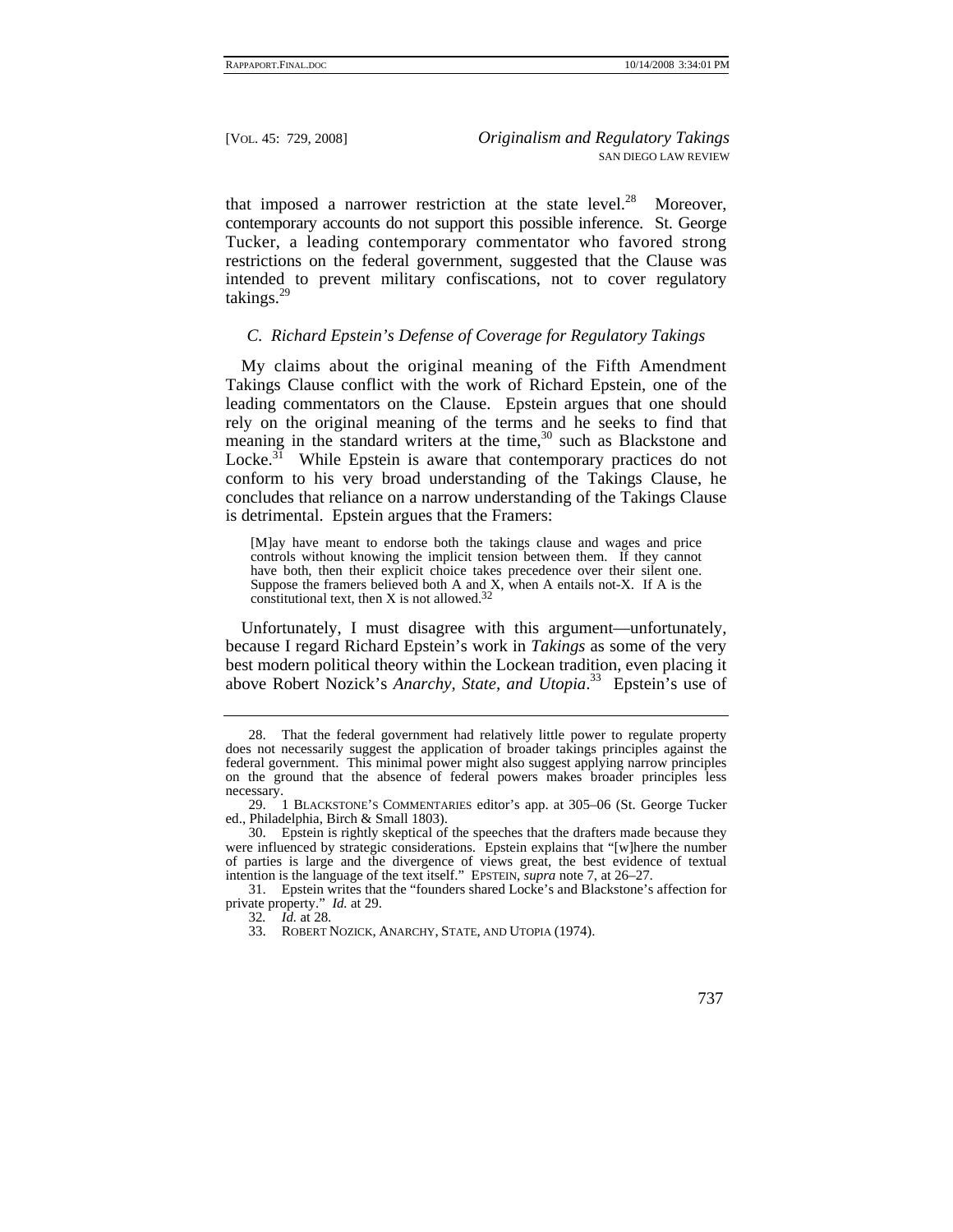the very simple principle of forced and compensated exchanges within Lockean theory to justify a whole set of legal practices that would otherwise seem unjustified—practices from statutes of limitations to eminent domain—is quite brilliant. But, as originalist constitutional law, the argument is problematic.

While Epstein and I agree on following the original meaning, we disagree about what that meaning is. I have been arguing that the language of the Takings Clause is ambiguous, but that the physical takings interpretation is strongly supported by contemporary legal practices, the absence of criticism of these practices, and state judicial decisions.

Epstein seeks to avoid this result with two basic arguments. First, Epstein relies on the "internal intellectual integrity of the [Takings Clause]," which he regards as reflecting the Lockean world view. $34$  But this reliance on the Lockean views of the Framers cannot bear the weight he places upon it. First, it is too simple to ascribe a single theory to the Framers. The real world at any time is a messier place. While they may have praised Locke, the Framers' generation also lived with various property regulations that were inconsistent with Lockean thought. And there is little evidence that they found those regulations to be problematic and sought to eliminate them. Second, the Framers' generation was also influenced by republican political theories that were less protective of property rights. Akhil Amar and William Treanor present evidence which I discuss below—that suggests the Framers held more republican political views. One can argue about the relative influence of these different views, but the diversity of political views indicates that one need not follow a strict Lockeanism to give faith to the Framers' actions. Where the ordinary meaning of the words allows both a narrow and broad interpretation, and where the existing legal landscape would be significantly inconsistent with the broad interpretation, there is a strong case for concluding that the narrow meaning was the original meaning unless there is evidence that the enactors sought to change the legal landscape.

Epstein's argument about the inconsistency of the Takings Cause and regulation does not require a different conclusion. If the language were absolutely clear, then we might feel compelled to reject the regulatory practices at the time of the framing. But the language of the Takings Clause is ambiguous, and given that one of the meanings is consistent with these regulatory practices, one would normally follow that meaning.

Interestingly, Epstein's originalist approach in this area is similar in some respects to the type of abstract originalism recently defended by

 <sup>34.</sup> EPSTEIN, *supra* note 7, at 16, 26.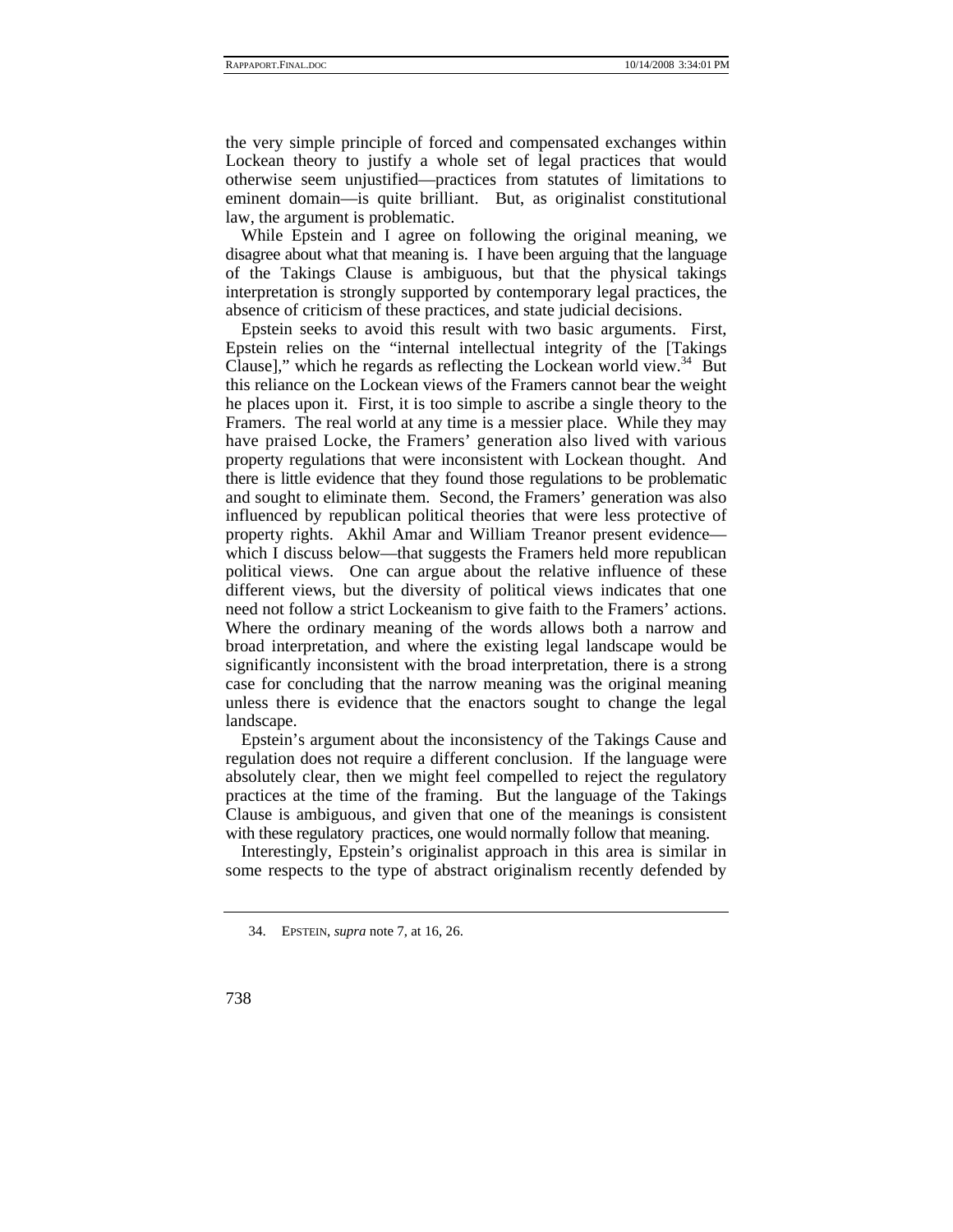Jack Balkin. Balkin argues that clauses such as the Equal Protection Clause and the Privileges or Immunities Clause have an abstract meaning, such as prohibiting caste legislation.<sup>35</sup> Balkin does not believe the enactors' specific expectations about what constitutes caste legislation are part of the original meaning of these Clauses.<sup>36</sup> Instead, the abstract meanings are to be given content over time as different social movements influence the way each generation reads the Constitution.<sup>37</sup>

There are several possible criticisms of Balkin's approach, but one is that he is too quick to assume that the enactors' expectations about the Clauses they enacted were mistaken.<sup>38</sup> If the enactors believed that laws discriminating against women did not violate the Fourteenth Amendment and were not caste legislation, our first obligation is try to figure out why. It is too politically convenient to assume that they were confused. Rather, the most likely possibility is that they were using a particular understanding of caste legislation. Perhaps, they did not believe discriminations based on significant biological differences such as sex constituted caste legislation. One must conclude that the enactors did not place that meaning into the Constitution before concluding that their expectations were mistaken.

Arguably, Epstein makes a mistake similar to Balkin's. Before concluding that the Framers were confused about the effects of the Takings Clause, one must conclude that they did not have a different understanding of the language they used in the Clause. I am sympathetic to the political principles that motivate Epstein's and Balkin's arguments—I wish the Takings Clause covered regulatory takings and the Fourteenth Amendment protected women—but one needs to distinguish political principles from legal interpretation.

While the evidence does seem to me to weigh against covering regulatory takings under the Fifth Amendment, this conclusion is not certain. One way to argue against it is to show that the regulatory practices that existed at the time of the framing can be explained with a principle that would nonetheless prohibit certain regulatory takings. Eric

 <sup>35.</sup> Jack M. Balkin, *Abortion and Original Meaning*, 24 CONST. COMMENT. 101, 298–99 (2007), *available at* http://papers.ssrn.com/abstract=925558.

<sup>36</sup>*. Id.*

<sup>37</sup>*. Id.*

<sup>38</sup>*. See* John O. McGinnis & Michael B. Rappaport, *Original Interpretative Principles as the Core of Originalism*, 24 CONST. COMMENT. 371 (2007), *available at*  http://papers.ssrn.com/abstract=962142.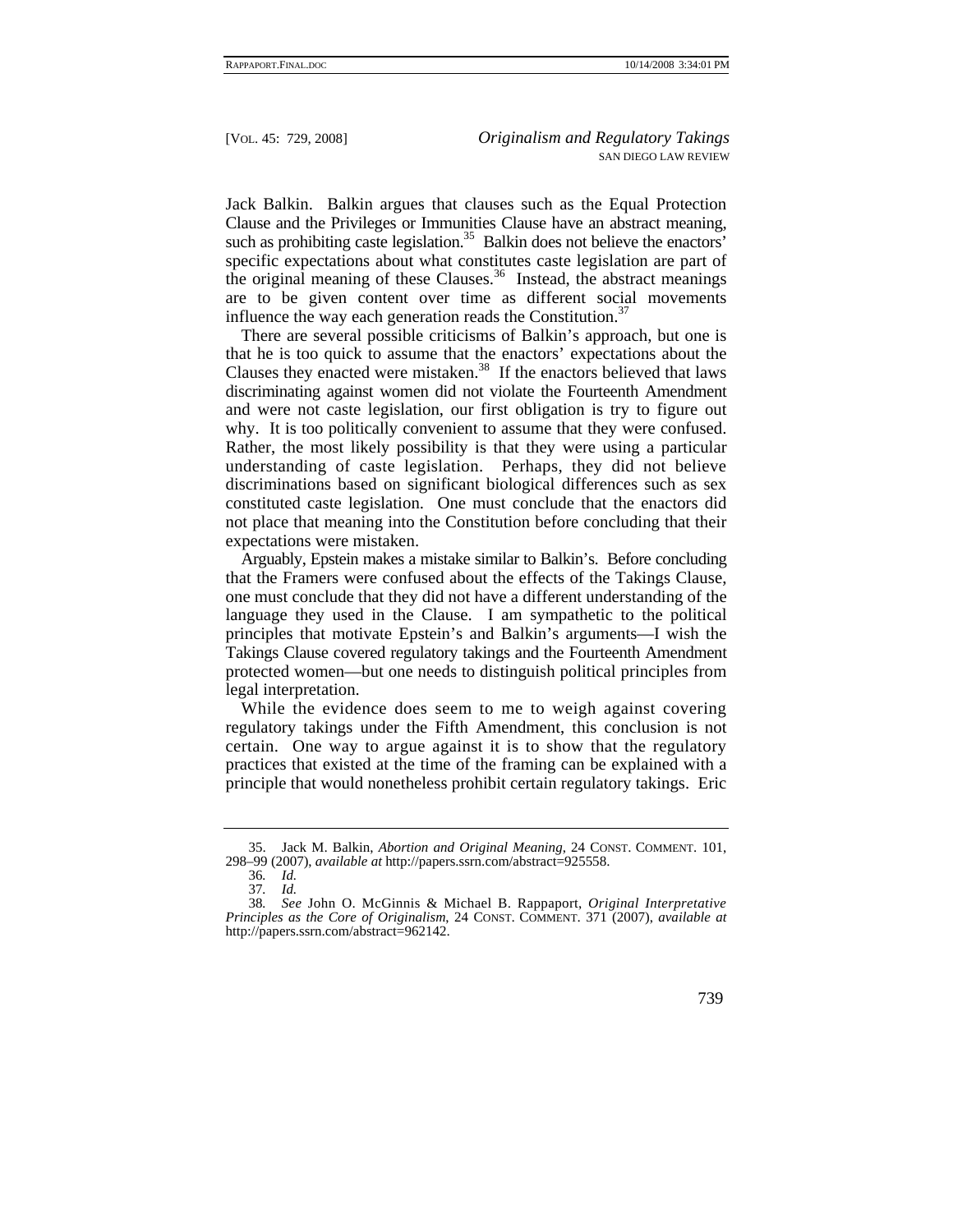Claeys's work attempts to show that traditional regulations were often consistent with a background theory that protects property rights from some regulatory takings.<sup>39</sup> If Claeys's efforts could be sustained, then there might be no real conflict between a broader reading of the Takings Clause and these regulatory practices. But on the existing evidence, the case for the narrower interpretation of the Takings Clause seems stronger to me.

#### *D. William Treanor's Argument about the Meaning of "Take"*

While Claeys's argument might, with additional evidence, support covering regulatory takings under the Fifth Amendment, William Treanor has written a new article for the conference that would, if his claims are accepted, have the effect of precluding Claeys's efforts. Treanor argues that the meaning of the term "take" at the time of the Constitution referred to "physical acts."40 While not explicit about it, he seems to suggest that regulatory takings are not covered because government regulations do not physically take property. If a government regulation restricts development, as in the *Lucas* case, it does not physically seize anything from the property owner. Therefore, there would be no taking. $41$ 

Under this definition, it would not matter whether Claeys was able to explain that most of the framing era regulations complied with a different background theory. Even if they did, the original plain meaning of the Takings Clause would preclude finding that the government had taken property. Moreover, this definition of "take" would appear to deny regulatory takings irrespective of the definition of property. While Treanor himself holds that property means "physical control of material possessions,"42 it would not matter if property was defined as Blackstone defined it—in terms of usage rights—because regulations do not physically take these usage rights. Thus, Treanor's argument is potentially important.

Treanor's argument, however, is not persuasive. Treanor adopts the strategy of first looking at the modern definition of "taking" and then moving to the definition in 1789.<sup>43</sup> Relying on a modern dictionary, Treanor claims that the modern meaning of the word "take" always has a

 <sup>39.</sup> Eric R. Claeys, *Takings, Regulations, and Natural Property Rights*, 88 CORNELL L. REV. 1549, 1549–66 (2003).

 <sup>40.</sup> Treanor, *Take-ings*, *supra* note 8, at 634.

 <sup>41.</sup> Treanor never defines the original meaning of "take" in his contribution to the Symposium. Instead, he often describes it as being inconsistent with regulatory takings. *Id.* at 634, 635, 637, 639. But, his basic point appears to be that "take" must refer to a physical act by the government. *Id.*

<sup>42</sup>*. Id.* at 633.

<sup>43</sup>*. Id.* at 634, 637–38.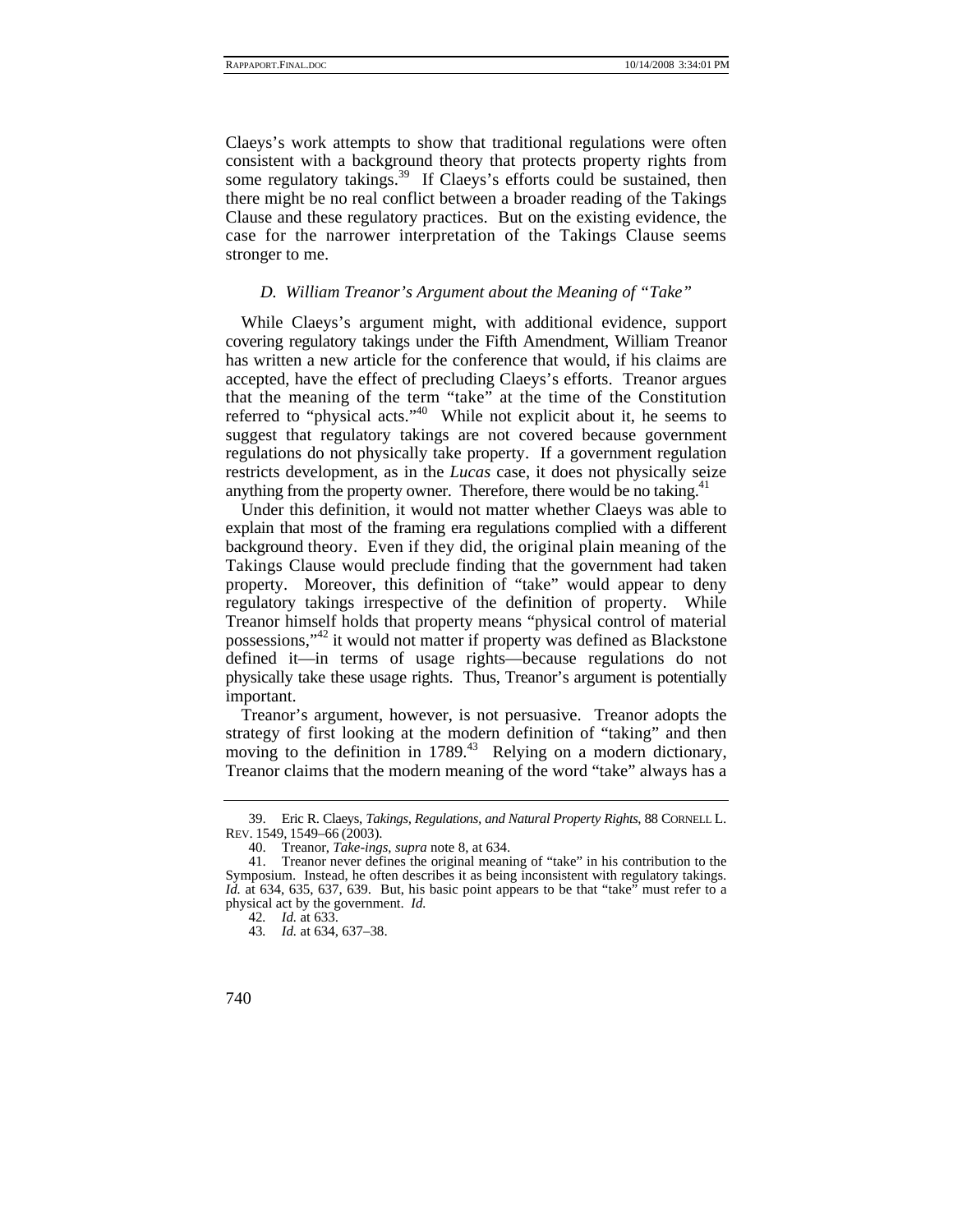physical component.44 He therefore concludes that if the Takings Clause were written today, its meaning would not cover regulatory takings.<sup>45</sup>

But this argument is mistaken. Although it is not clear whether a takings clause that was interpreted using the modern meaning of its terms would cover regulatory takings, it is clear that the language by itself would not decide the matter. With modern meanings, the language of the Takings Clause is ambiguous. Treanor supports his claim that the language is unambiguous with Webster's Dictionary, which defines "take" with meanings such as "[t]o get into one's possession by force, skill, or artifice" and " $[t]$ o grasp with the hands."<sup>46</sup> But exclusive reliance on dictionaries is a dangerous practice. Dictionaries are certainly a useful starting point for determining word meanings, but all usages will not be reflected in dictionaries. This is especially true of meanings which involve questions of nuance, such as whether a taking needs to be physical.

In fact. Treanor's claims about the modern meaning of "take" are mistaken because "take" can be used without any physical component. For example, imagine that I am speaking with a colleague about an idea I have for an article. Then, six months later, I discover that he has published his own article developing my idea. It would be entirely natural for me to complain, "I can't believe that he took my idea." There is no physical component to this—an idea is nonphysical—but it is clearly acceptable for me to use the word "take."

Treanor also relies on an exchange with his daughter. He says that if he tells his daughter "that she cannot play ball in the apartment," she will "not accuse me of having 'taken' her ball—or, for that matter, of having 'taken' anything at all."47 Perhaps not, but that hardly shows that all takings involve a physical aspect. I also have talks with my children. Once, my younger son finished his homework and had fifteen minutes left to play until his bedtime. I came into his room and proceeded to discuss our weekend plans. When we were done, it was time for him to go to bed, prompting him to complain: "Daddy, you took all my time." A taking need not involve a physical component.

Another example involving my other child provides further evidence. My wife and I had punished our older son by forbidding him from

<sup>44</sup>*. Id.* at 633–34.

<sup>45</sup>*. Id.* at 634.

<sup>46</sup>*. Id.*

<sup>47</sup>*. Id.*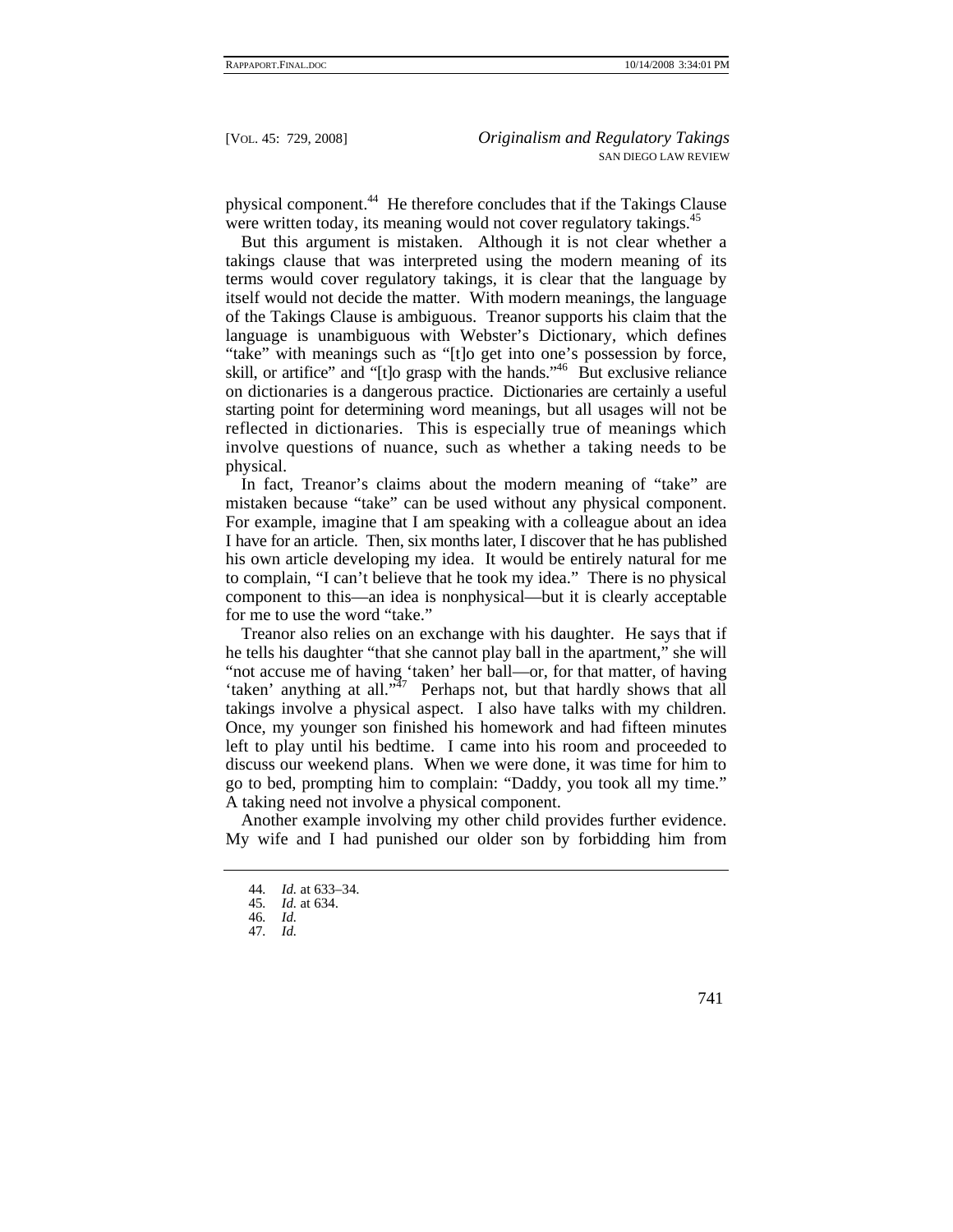playing with his computer game for a week. He kept the computer disk which held the game, but was forbidden to play it. Even though we did not take the disk, he often refers to this punishment as the time when "we took away his computer game." Clearly, he believes that a rule prohibiting him from using the game, but not physically taking it away from him, takes the game from him. Sometimes, we use the term "take" to mean something like deprive.

These examples show that dictionaries are not complete or fully reliable indicators of usage, especially as to secondary questions such as whether "take" requires a physical taking, which is not the question that the dictionary is attempting to address. There is simply no substitute for examining usage in documents and speech to accurately determine meaning.

Treanor's argument becomes even less convincing when he moves from the modern meaning of "take" to its 1789 meaning. Again, his strategy is to examine dictionaries. One dictionary that he considers is Sheridan's Dictionary from 1789, which lists a large number of meanings for "take."48 While Treanor claims that "none of the definitions provided in these dictionaries is consistent with the idea that regulation of property is a taking," it is not clear why he thinks this is so.<sup>49</sup> The Sheridan Dictionary includes the following definitions of "takings": to seize what is not given, to receive, to receive with good or ill-will, to use, to employ, to receive into the mind, and to  $\exp^{-50}$  But not all of these meanings suggest a physical component. For example, "to receive" and "to use" do not necessarily indicate a physical component. One might use an idea. Although some of these meanings might be explained away as involving different contexts, it would seem that Treanor owes us some discussion of the matter.

Of course, as I suggested above, it is not sufficient to examine dictionaries to get the meanings of terms. One wants to determine how the words are used. Some of the best originalist scholarship examines word usage rather than simply relying on dictionary definitions.<sup>51</sup> To test Treanor's claim, I reviewed the usage of the term "take" in *The Federalist Papers* and uncovered a variety of examples that appear to use the term without a physical component. For example, in *Federalist No. 19*, James Madison, with the assistance of Alexander Hamilton, wrote that the Franks, after "having conquered the Gauls, established the

<sup>48</sup>*. Id.* at 638.

<sup>49</sup>*. Id.* At 637.

<sup>50</sup>*. Id.* at 638 (quoting THOMAS SHERIDAN, A COMPLETE DICTIONARY OF THE ENGLISH LANGUAGE (5th ed. 1789)).

<sup>51</sup>*. See, e.g.*, Randy E. Barnett, *New Evidence of the Original Meaning of the Commerce Clause*, 55 ARK. L. REV. 847, 849–51 (2003).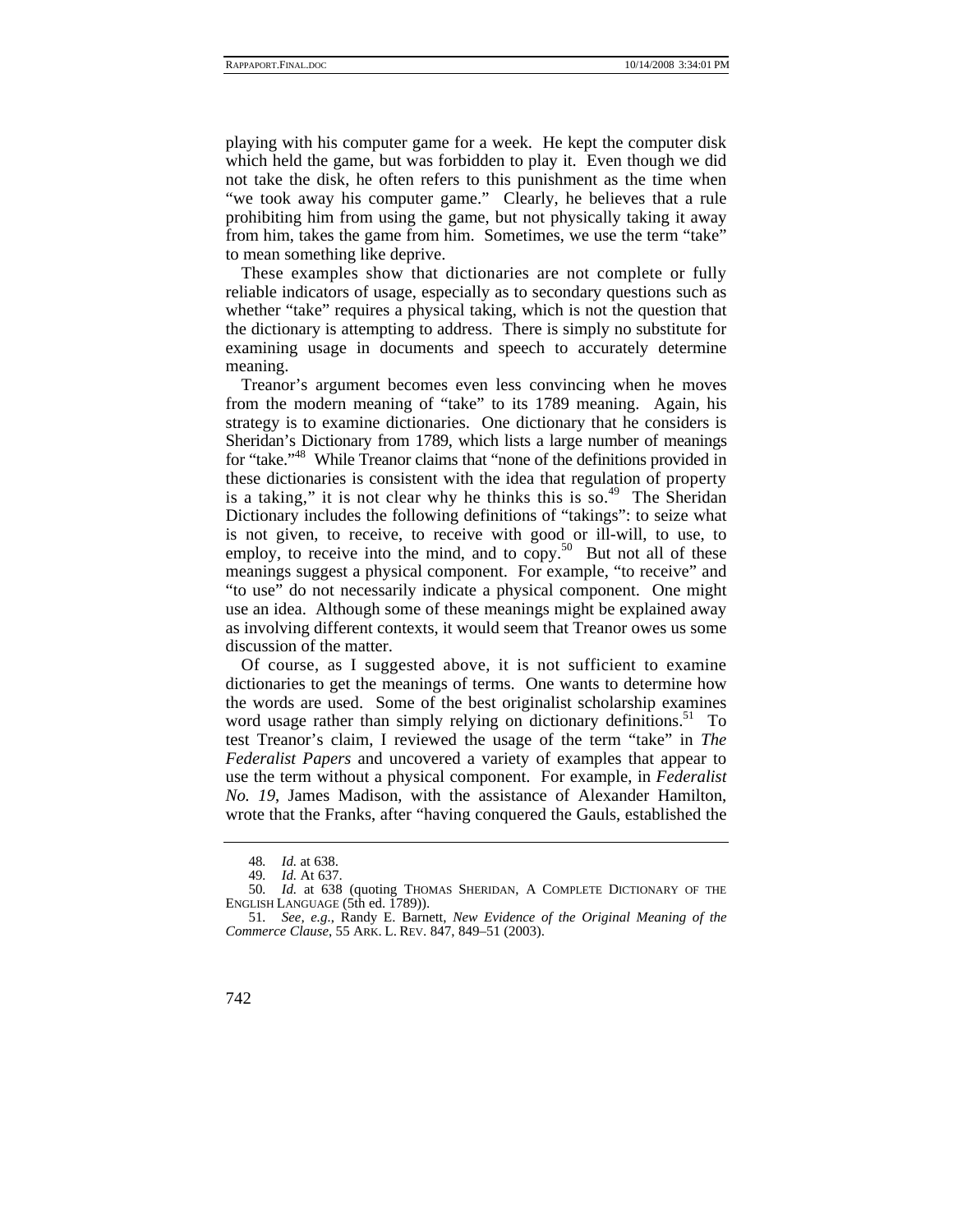kingdom which has taken its name from them."52 Similarly, in *Federalist No. 24*, Hamilton wrote that his own "statement of the matter is taken from the printed collections of state constitutions."53 In *Federalist No. 42*, Hamilton wrote, "[t]his is not the only case in which the articles of confederation have [attempted] . . . to reconcile a partial sovereignty in the Union, with compleat sovereignty in the States; to subvert a mathematical axiom, by taking away a part, and letting the whole remain<sup>"54</sup>

Finally, and perhaps most importantly, in *Federalist No. 54*, Madison wrote "that if the laws were to restore the rights which have been taken away, the negroes could no longer be refused an equal share of representation with the other inhabitants."<sup>55</sup> Significantly, this usage is the one that the broader interpretation of the Takings Clause employs. Hamilton's language makes clear that the language at the time of the Constitution allowed one to talk of taking away property rights. Thus, if "property" meant "property rights," including rights to use property, then the Takings Clause might have employed the term "take" to mean taking those usage rights. Clearly, because rights are not a physical entity, the term "take" did not always have a physical component.

## IV. THE ORIGINAL MEANING OF THE FOURTEENTH AMENDMENT TAKINGS CLAUSE

Concluding that the original meaning of the Takings Clause of the Fifth Amendment does not cover regulatory takings has normally meant the end of the analysis for commentators who are exploring originalist takings principles. They then assume or assert that the meaning of the Fifth Amendment Takings Clause also applies when the incorporated Takings Clause is applied under the Fourteenth Amendment.<sup>56</sup>

But this claim is not necessarily warranted. The original meaning of the Fifth Amendment Takings Clause may not be the same as the original meaning of the Takings Clause incorporated under the Fourteenth Amendment. Here, I argue that there is a strong case for the possibility that the incorporated Takings Clause has a different meaning than the

<sup>52.</sup> THE FEDERALIST NO. 19 (James Madison).<br>53. THE FEDERALIST NO. 24 (Alexander Hamil

THE FEDERALIST NO. 24 (Alexander Hamilton).

 <sup>54.</sup> THE FEDERALIST NO. 42 (James Madison).

 <sup>55.</sup> THE FEDERALIST NO. 54 (James Madison).

<sup>56</sup>*. See* Treanor, *The Original Understanding of the Takings Clause and the Political Process*, *supra* note 5, at 862.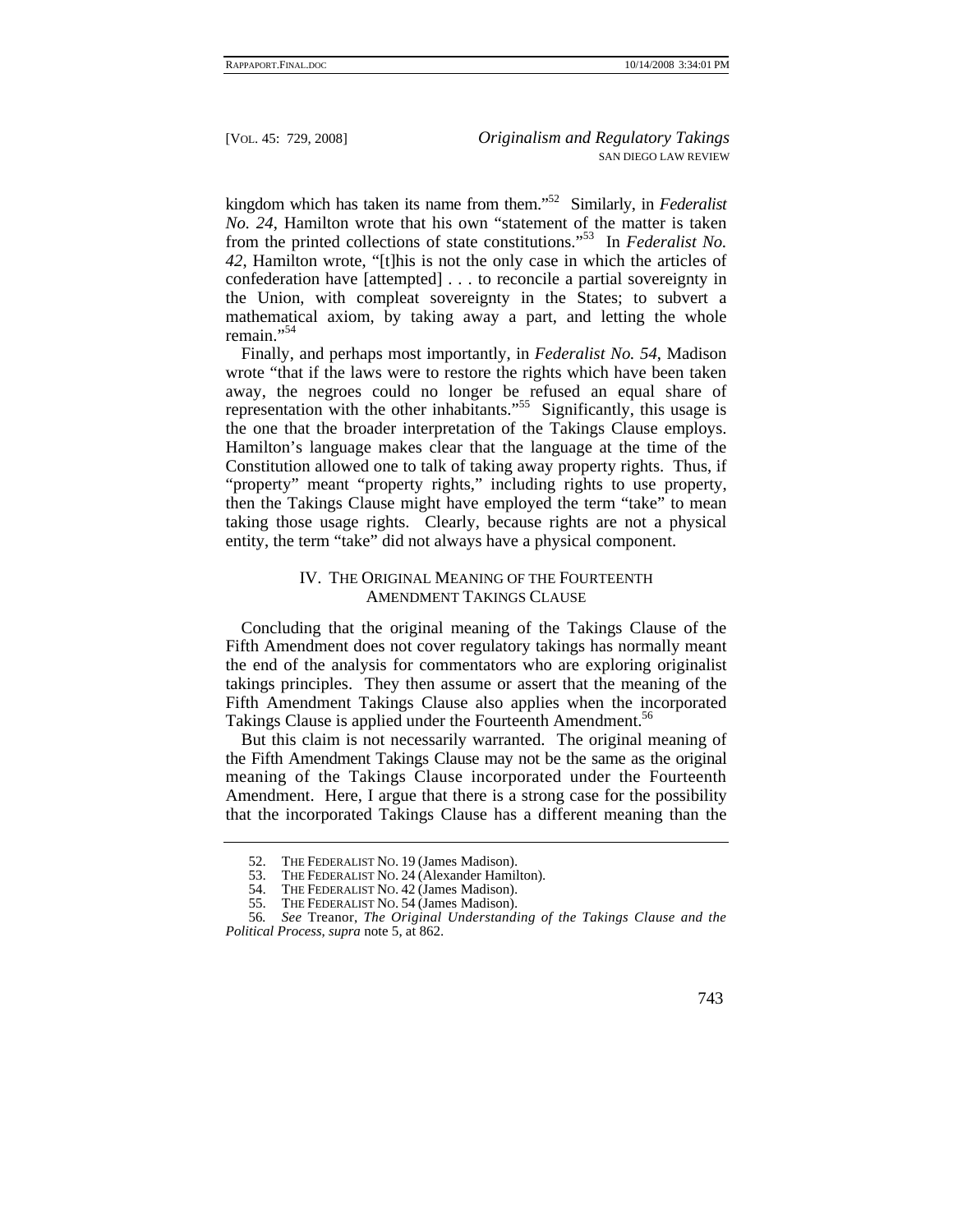original Takings Clause—in particular, that the incorporated Clause protects against some nonphysical takings even though the original Clause does not.

#### *A. Incorporation and the Divergence of Meaning*

Before even discussing the possibility that the Fourteenth Amendment Takings Clause has a different meaning, it is necessary to address the general question of incorporation to determine whether an incorporated Takings Clause even exists. Although the Supreme Court has incorporated most of the Bill of Rights for some time, and the Takings Clause for at least a century, whether the original meaning of the Fourteenth Amendment allows for incorporation is a matter of significant controversy.<sup>57</sup> There are serious questions about incorporation under the Due Process Clause of the Fourteenth Amendment,<sup>58</sup> but, as I discuss below, a strong originalist case has been made by Akhil Amar for incorporation under the Privileges or Immunities Clause.

If the Bill of Rights has been incorporated, the next question is: what is the content of the rights that are incorporated under the Fourteenth Amendment? While the Supreme Court generally assumes that the rights have the same meaning under the original Bill as under the Fourteenth Amendment, that, of course, does not resolve the original meaning.

One possibility is that the enactors of the Fourteenth Amendment intended the original meaning of the Bill of Rights to be applied under the Fourteenth Amendment. But that is not the only possibility. Another possibility is that the enactors intended a new and different meaning. The rights that were protected under the Bill might have come to be understood as having a different content. One would, of course, need evidence that the new meaning existed and was adopted—evidence of legal understandings and of reasons why the new content might have seemed compelling—but with such evidence, one might conclude that the incorporated Bill differed from the original one.

## *B. Akhil Amar's Theory of Incorporation*

While there are various ways that one might incorporate, the most persuasive and developed case is presented by Akhil Amar in *The Bill of* 

 <sup>57.</sup> The incorporation of the Takings Clause is usually thought to have occurred in Chicago. Burlington & Quincy R.R. Co. v. Chicago, 166 U.S. 226, 236–41 (1897). *See, e.g.*, Jed Rubenfeld, *Usings*, 102 YALE L.J. 1077, 1082 n.24 (1993).

 <sup>58.</sup> Most significantly, the term "due process" is not one that would naturally suggest protection of the substantive as well as the procedural aspects of the Bill of Rights.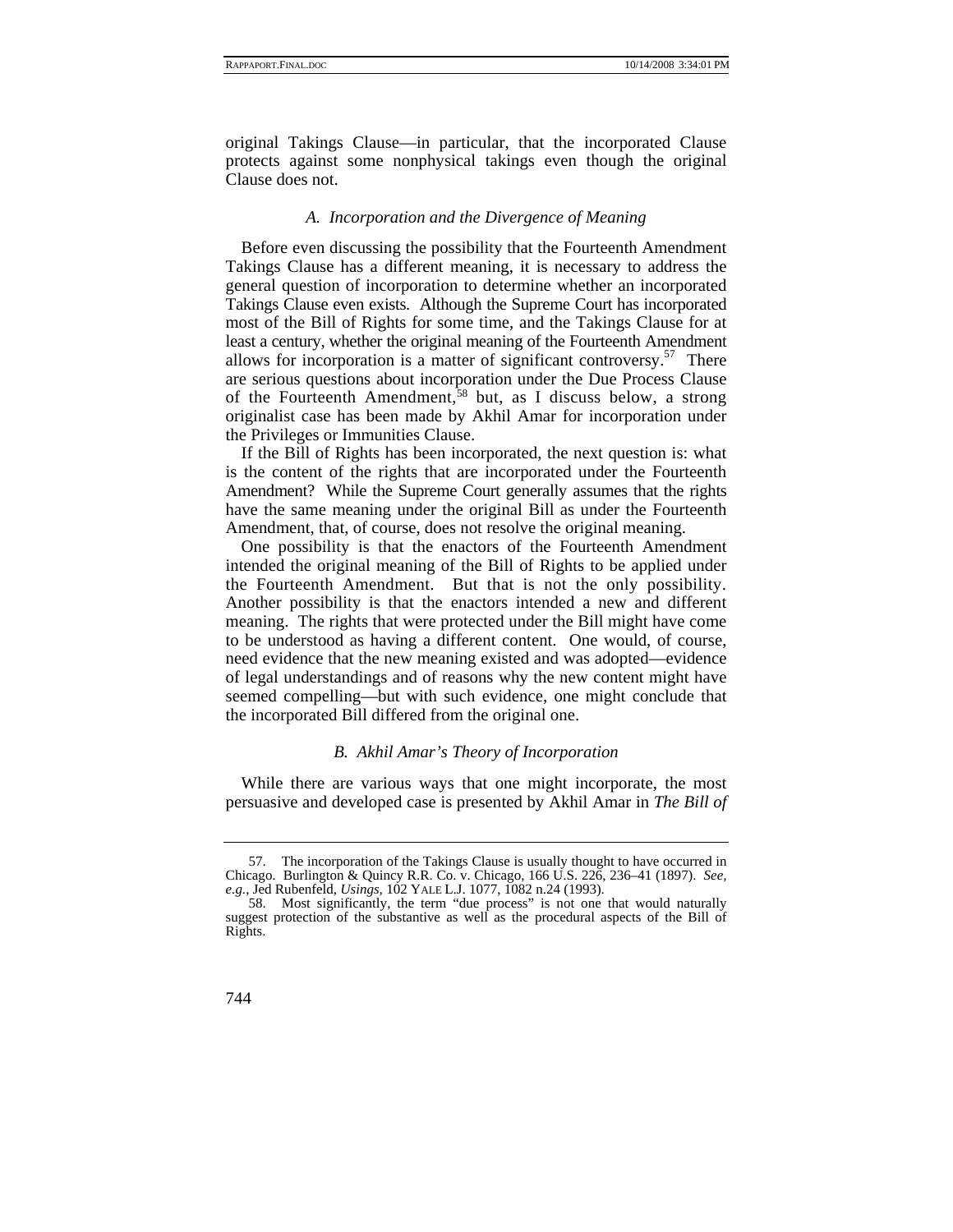*Rights*, which is one of the best books on constitutional law that I have read.<sup>59</sup> Its learning, originality, elegance, and persuasiveness make it a work of excellence. It thus makes sense to use Amar's theory of incorporation to explore the incorporation of the Takings Clause, even if one is, like me, not certain of all of Amar's claims or even of many basic issues concerning the original meaning of the Fourteenth Amendment  $60$ 

Amar's theory sees the original Bill of Rights as having different content and different purposes than our modern view of the Bill. Amar argues that the original Bill of Rights was more about majority rights and federalism than our modern understanding of it as a charter of individual freedoms against the tyranny of the majority.<sup>61</sup> This focus on the majoritarianism and federalism of the Bill of Rights makes sense when one realizes that the original Bill largely reflected the concerns of the Antifederalists, who criticized the new Constitution for being too nationalist and too elitist—for creating too great a risk that the distant national government would use its authority to oppress the people.<sup>62</sup> The Antifederalists believed that the Republic would be safer if the states and ordinary people had more power. Thus, it is no surprise that the Bill of Rights, which was taken from Antifederalist proposals, attempted to protect federalism and majoritarianism.<sup>63</sup>

Two examples illustrate the argument.<sup>64</sup> While today the Establishment Clause is thought of as opposing the establishment of religion, the original Establishment Clause was more of a federalism provision which forbade Congress from either establishing a national religion or disestablishing an established state religion.<sup>65</sup> Amar also argues that the Second Amendment had at its core the right of the people to bear arms

 <sup>59.</sup> AMAR, *supra* note 9.

 <sup>60.</sup> Despite my praise of the book, I do not mean to suggest that I accept everything in it or even that I have concluded that the original meaning of the Fourteenth Amendment incorporates the Bill of Rights. The original meaning of the Fourteenth Amendment is one of the most difficult issues in constitutional law, and I have not reached firm conclusions about many aspects of it. But incorporation is accepted by many scholars and Amar's theory is powerful enough to justify exploring what the meaning of the incorporated Takings Clause would be under his theory.

 <sup>61.</sup> AMAR, *supra* note 9, at xii.

<sup>62</sup>*. Id.* at 9–11, 126–27.

<sup>63</sup>*. Id.* at 78.

 <sup>64.</sup> I select these two examples because they are relatively easy to explain and therefore somewhat obvious. The power of Amar's approach, however, is that it persuasively accounts for so many plausible changes in the meaning of the Bill, not just the more obvious ones.

 <sup>65.</sup> AMAR, *supra* note 9, at 32–42.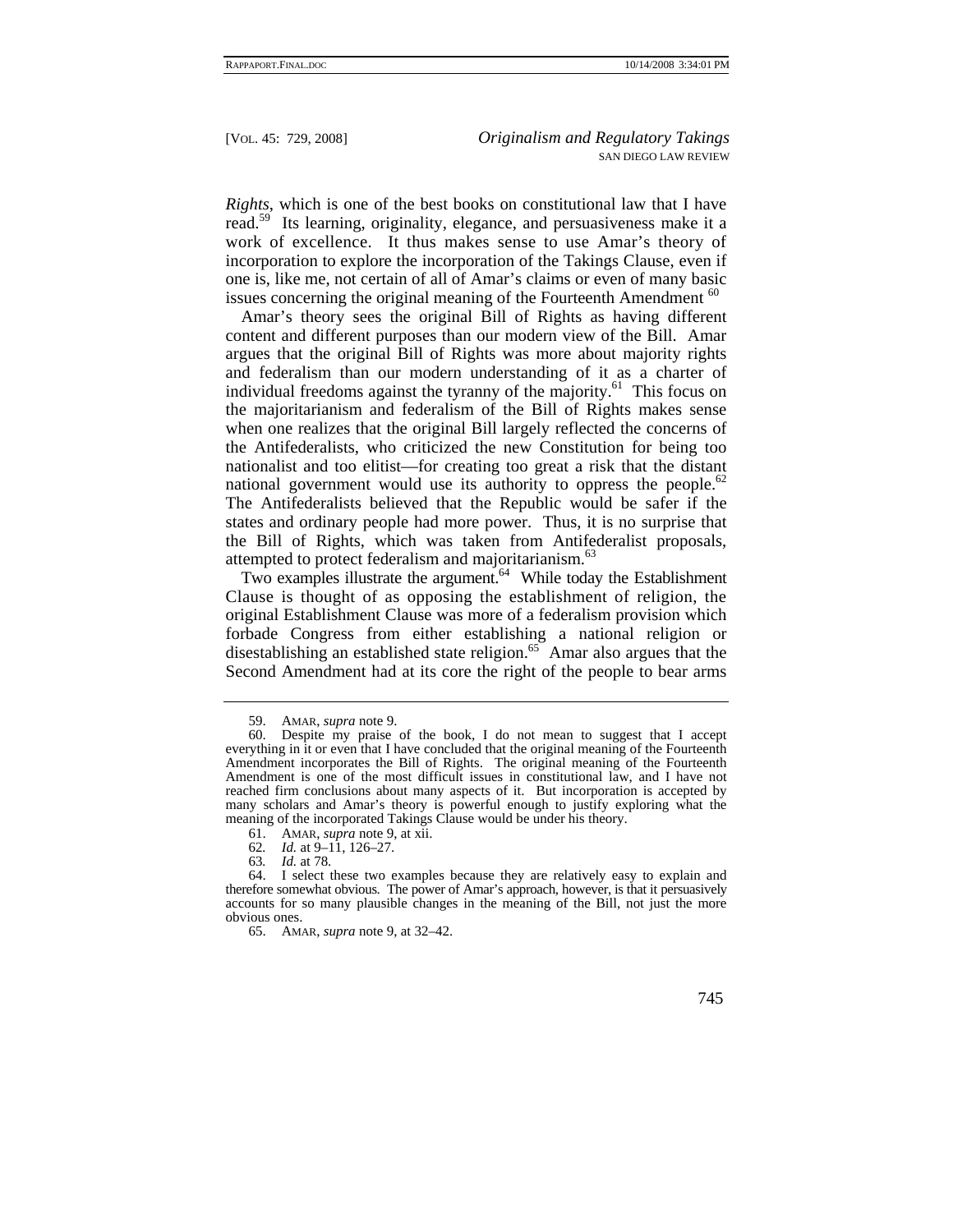as part of the militia. $^{66}$  Again, this right concentrated on protecting the militias as the safest military organization for a free people, and also as a means of resisting federal usurpations of powers.<sup>67</sup> The power here was focused on the people as a whole rather than as individuals.<sup>68</sup>

While the meaning and character of the original Bill of Rights may have had a majoritarian and federalist orientation, Amar argues that the Bill of Rights incorporated by the Fourteenth Amendment had a very different meaning and character. For Amar, the original meaning of the incorporated Bill of Rights had a more modern focus on protecting individual rights from the majority. $69$  This new focus on individual rights, rather than on the rights of states and majorities, made sense for two basic reasons. First, because these rights were to be applied against the states, it was inappropriate to view them in federalism terms or as rights of the states. Second, the individualist orientation of these rights was appropriate because the Fourteenth Amendment was designed to protect freedmen and other minorities, such as southern unionists, who had been and continued to be at risk from hostile southern majorities.<sup>70</sup>

Amar shows that this individualistic interpretation of the Bill of Rights had developed prior to the Civil War. He roots the interpretation in a tradition of thinking about the Bill of Rights, which he calls that of the Barron Contrarians.<sup>71</sup> These contrarians believed that the original Bill of Rights applied against the states, contrary to Chief Justice Marshall's decision in *Barron v. Mayor & City Council of Baltimore*. 72 Many abolitionists adopted this view of the original Bill of Rights, which they used to criticize the oppressive aspects of southern slave society.<sup> $73$ </sup> Amar suggests that many of the leaders of the Thirty-Ninth Congress

- 72. 32 U.S. (7 Pet.) 243, 247, 250–51 (1833).
- 73. AMAR, *supra* note 9, at 160–62.

<sup>66</sup>*. Id.* at 46–49.

<sup>67</sup>*. Id.* at 46–59.

While Amar believes the core of the right involves the right of the people in their militias, he should not be interpreted as claiming that it is somehow exclusively a right of the states to have national guards. Amar notes that the Constitution distinguishes between rights of the people, like that in the Second Amendment, and rights of the states. Moreover, the militia in 1789 was generally understood as referring to all citizens capable of bearing arms. *Id.* at 51. He even acknowledges that the language of the Amendment is broad enough to protect individual rights, but he argues that the focus was on the militia, not on hunting. As Amar states, "to see the [original Second] [A]mendment as primarily concerned with an individual right to hunt or to protect one's home is like viewing the heart of the speech and assembly clauses as the right of persons to meet to play bridge or to have sex." *Id.* at 49.

<sup>69</sup>*. Id.* at xiv–xv.

<sup>70</sup>*. Id.* at xiv, 242.

*Id.* at 145–56.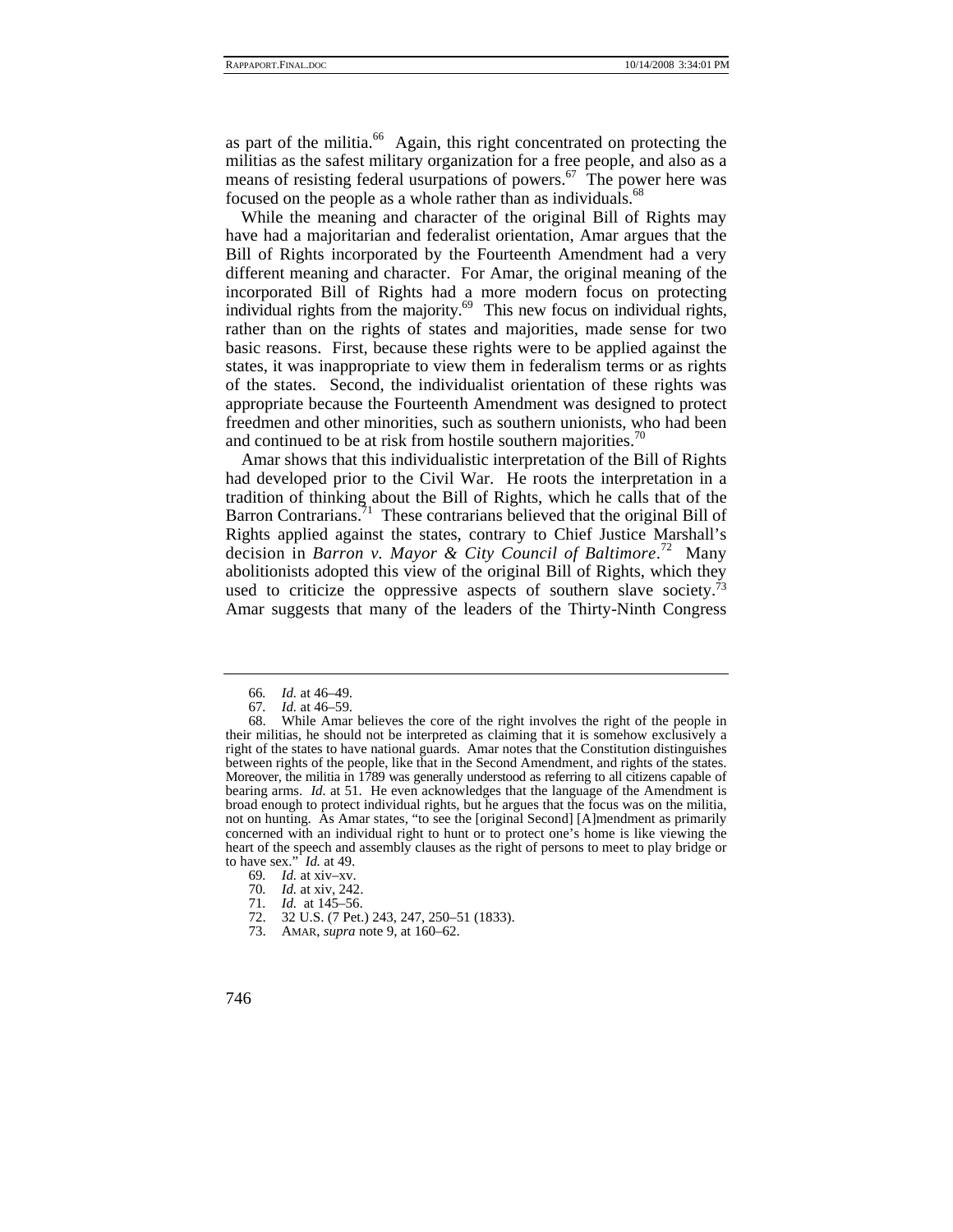who had written the Fourteenth Amendment, including John Bingham, were followers of this tradition.<sup>74</sup>

Amar argues that these groups placed their individualistic ideas about the Bill of Rights into the Fourteenth Amendment. In particular, they used the Privileges or Immunities Clause to apply the Bill of Rights against the states, but did so in a way that reflected their understanding of the Bill as an instrument that protected individuals from oppressive majorities.<sup>75</sup>

Amar allows us to see how this objective was realized in the constitutional text. He explains that the Privileges or Immunities Clause protects against state abridgment of at least the rights that citizens enjoy as citizens of the United States—rights which include those announced in the Bill of Rights. But he argues that the term "privileges or immunities of citizens" had a subtle but key transformative effect: the term referred to the rights of individual citizens rather than to the rights of states or majorities.<sup>76</sup> Thus, the language of the Privileges or Immunities Clause in essence says that individual rights of United States citizens shall not be abridged by the states. This interpretation takes the individual rights component and understanding of the original Bill of Rights and applies it to the states. One strength of Amar's theory is that it explains in a plausible way how the text of the Privileges or Immunities Clause could have accomplished this result.

Our two aforementioned examples from the original Bill of Rights illustrate how incorporation under the Privileges or Immunities Clause can change the meaning of the Bill. While the Establishment Clause was principally a federalism provision under the original Bill, there is some evidence that it came to have a new meaning over time. For example, some states (and federal territories) adopted establishment clauses in their constitutions and some state judicial decisions suggested that the Federal Establishment Clause applied against their states.<sup>77</sup> Since these clauses and decisions cannot be understood as motivated by federalism,

<sup>74</sup>*. Id.* at 147.

<sup>75</sup>*. Id.* at 163–71.

<sup>76</sup>*. Id.* at 163–71, 221–23.

<sup>77</sup>*. Id.* at 249–51.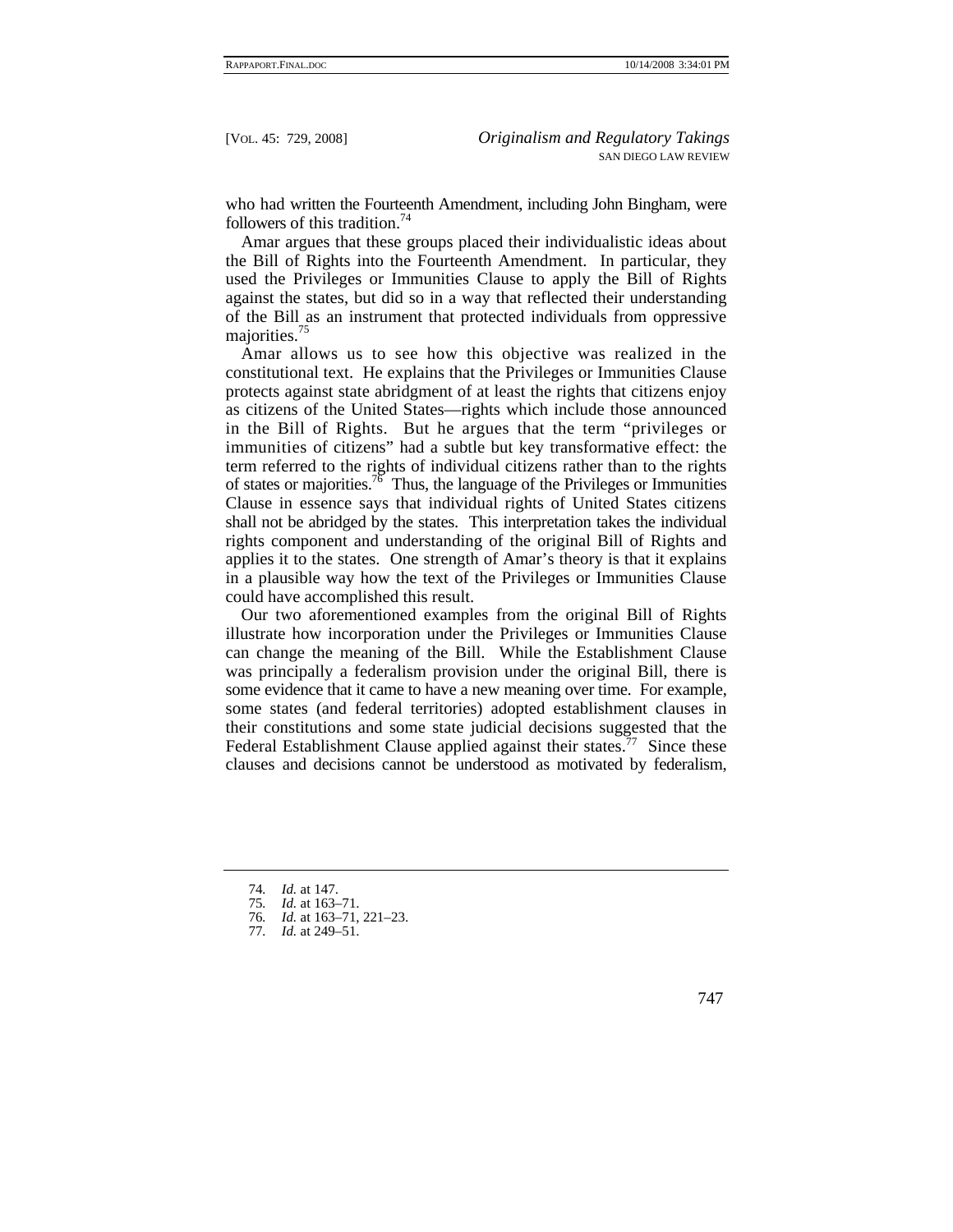they might be seen as protecting an individual right of people not to be subject to an established church.<sup>78</sup>

Similarly, the Second Amendment, according to Amar, went from being a right that was focused on the ideal of the militia for a free people to the right of individuals to use guns for self defense and hunting. Discussions of the right to bear arms both before the Civil War and before the enactment of the Fourteenth Amendment suggest that people understood the right—through their language and their assertions differently than the original Founders did.<sup>79</sup> The right was not principally a means of resisting the national government and its army—after all, the Union Army was seen as a force for good by the enactors of the Fourteenth Amendment—but as a right of individuals, especially freedmen and other minorities, who needed it to defend and provide for themselves.<sup>80</sup> As Amar explains, "between 1775 and 1866 the poster boy of arms morphed from the Concord minuteman to the Carolina freedman."<sup>81</sup>

Thus, the incorporated Bill of Rights under the Fourteenth Amendment may have had a different meaning than the original Bill of Rights. If the rights in the original Bill had developed a new meaning in the years leading up to Reconstruction, and if the enactors of the Amendment had used those new meanings, the incorporated Bill would have a different meaning than the original Bill.<sup>82</sup>

## *C. Applying the Theory to the Takings Clause*

Our concern, though, is with the Takings Clause. Interestingly, Amar reads the original Takings Clause as something of an exception to the remainder of the Bill of Rights. While much of the Bill of Rights

 <sup>78.</sup> Amar is not certain that the Establishment Clause actually applies against the states. Instead, he is also open to the view that the Free Exercise Clause protects against many aspects of state established religions. *Id.* at 245–57.

<sup>79</sup>*. Id.* at 259–66.

<sup>80</sup>*. Id.* at 257–67.

<sup>81</sup>*. Id.* at 266.

There is a significant degree of resistance among some scholars to admitting that the incorporated Bill might have a different meaning than the original Bill. Yet, it seems clear that two similarly worded provisions enacted at different times and in different contexts might have different meanings. To take an especially clear case, imagine that the Due Process Clause had been originally enacted not under the Fifth Amendment, but under the Fourteenth Amendment, and that the original meaning of the Fourteenth Amendment was entirely procedural. Now assume that a constitutional amendment was enacted in 1925, at the height of the substantive due process era that applied due process to the federal government, and that part of the reasons given for passing the amendment was that it was necessary to protect certain substantive rights. It seems clear that the 1925 Due Process Clause might have a substantive meaning, even though the original meaning under the Fourteenth Amendment was entirely procedural.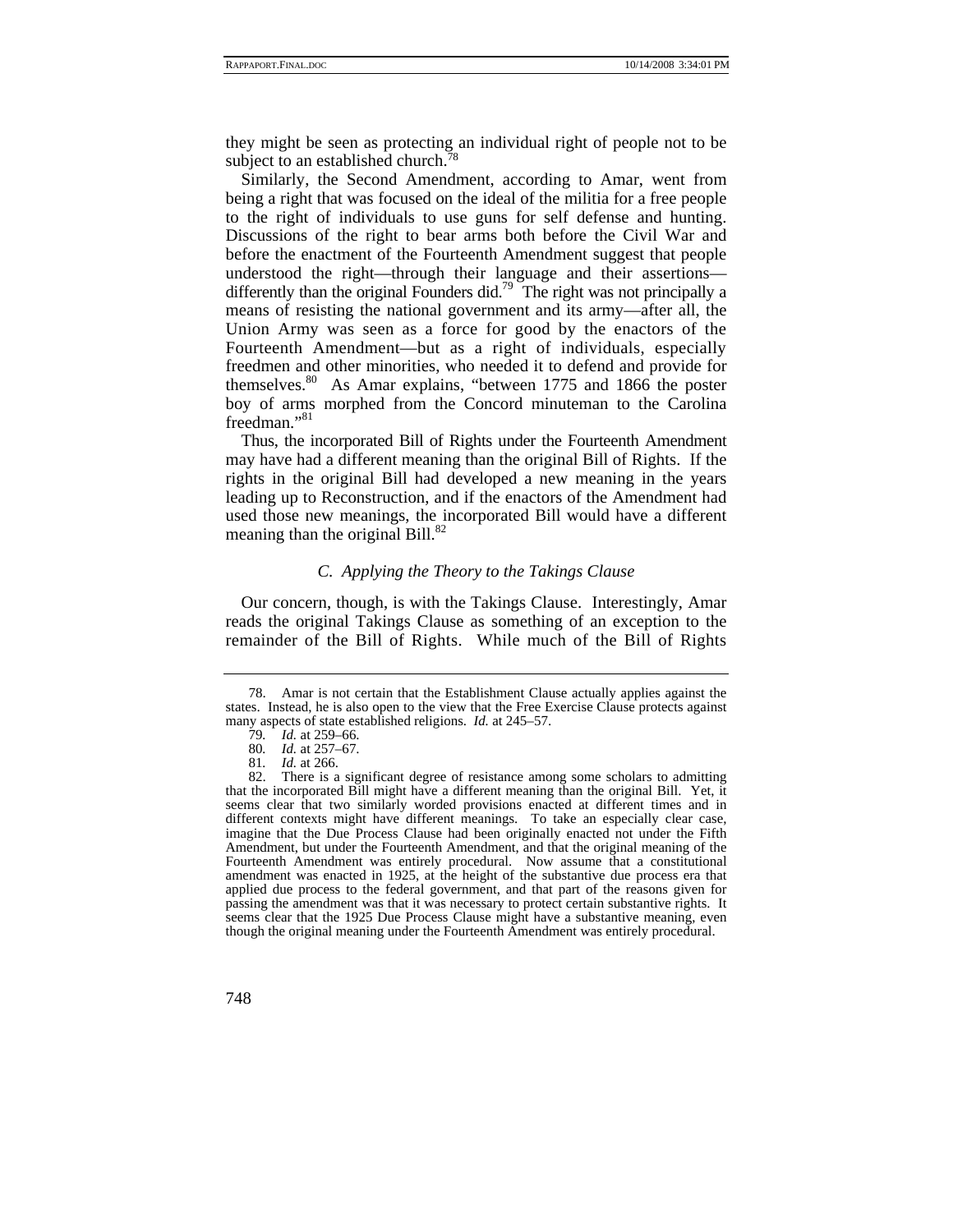reflected majoritarian values, Amar believes that the Takings Clause did not.<sup>83</sup> Instead, he views it as having been included by James Madison to reflect his individualistic views about property.<sup>84</sup> Support for this view derives in part from the fact that the Takings Clause is the only right in the entire Bill that was not proposed by the states during ratification.<sup>85</sup> Although the Takings Clause does not reflect majoritarianism, Amar argues that the Clause reflects federalism values because it only applies against the federal government.<sup>86</sup>

While Amar may be correct about the original Takings Clause, that certainly does not end the matter. If the original Clause conferred an individual right, then no change in the meaning would have been necessary for the Clause to be understood as a privilege or immunity. One need not transform it from a majority or state right to an individual right. Still, that does not mean that the Clause had the same meaning in 1789 as it did in 1866. There is a strong case that the content of takings principles evolved, and the Fourteenth Amendment enactors adopted the Clause's later meaning because it better served their principles and purposes.

## *1. The Original Takings Clause*

The original Takings Clause may have been an individual rights provision, but it was still part of a Bill that reflected the traditional republican concerns expressed by the Antifederalists. $87$  To put the point differently, Madison may have written the first draft of the Clause, but it was amended in Congress and then ratified by the states, that were, by hypothesis, animated by Antifederalist concerns. This Antifederalist republicanism may have influenced the nature of the right.

The individual right to be compensated for having one's property taken may have been defined narrowly or broadly—it might have extended only to physical takings or also to regulatory and consequential

 <sup>83.</sup> AMAR, *supra* note 9, at 77–80.

 <sup>84.</sup> Amar views the inclusion of the Takings Clause as clever bundling, but I find his argument unpersuasive. *Id.* at 78. Even if Madison bundled it with other clauses, either the House or Congress could still have deleted it. A more plausible explanation is that the Takings Clause was accepted, even though it did not have a majoritarian orientation, because it was relatively narrow. It is not necessary for the entire Bill to be majoritarian for Amar's general points to stand.

<sup>85</sup>*. Id.*

<sup>86</sup>*. Id.* at 79.

 <sup>87.</sup> See *supra* notes 60–63 and accompanying text.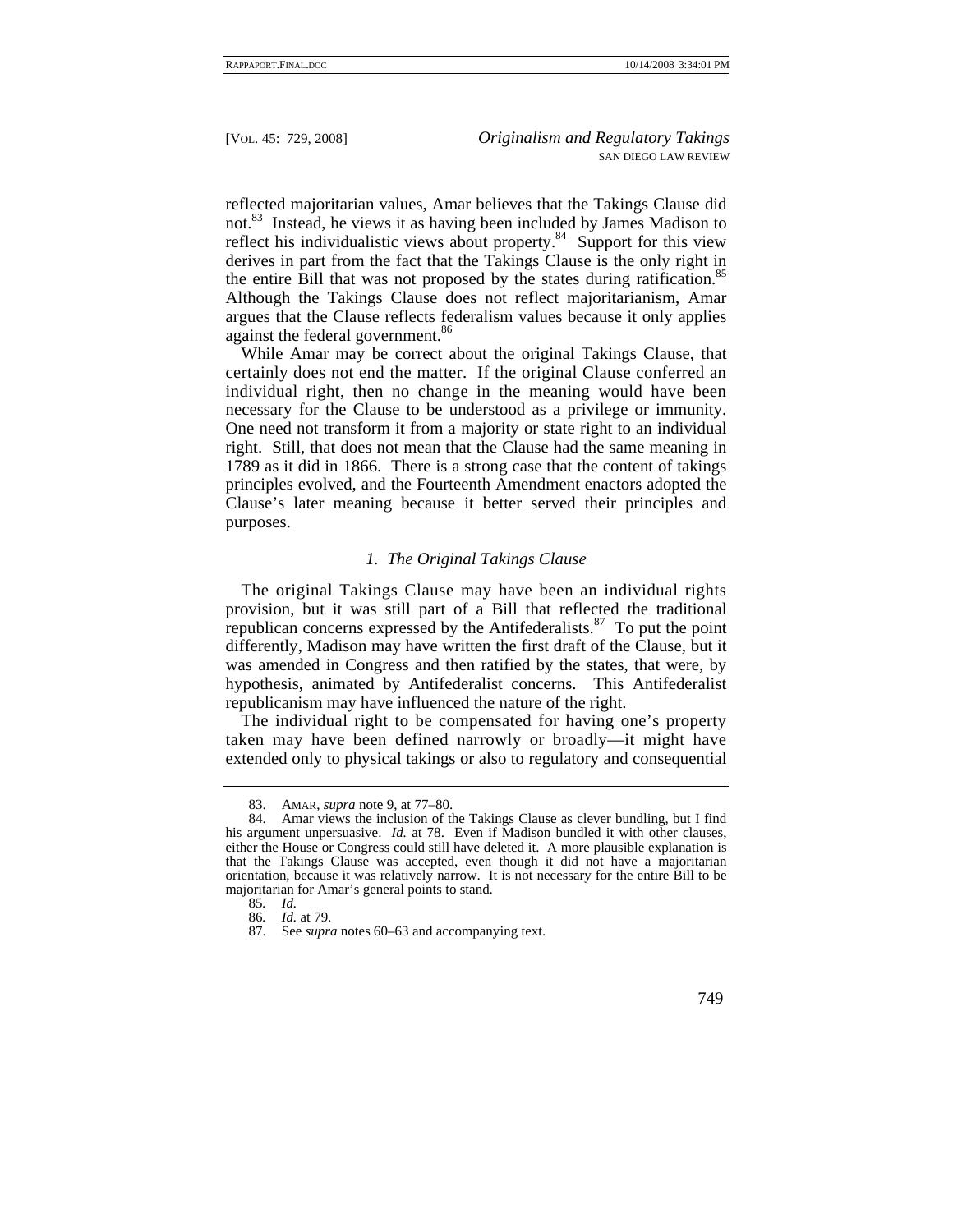takings. Under Amar's theory, it would not be surprising that the original Takings Clause would have conferred the narrower right because Amar contends that the concerns which animated the Bill of Rights were not those of individuals, but instead of majorities and states.<sup>88</sup> Thus, although an individual right could slip into the Bill, it makes sense that such a right was narrow.

Treanor's account of the Clause is also helpful. Treanor argues that republicanism was very influential at the time of the Constitution.<sup>89</sup> While his understanding of the forces at work in 1789 differs somewhat from Amar's, Treanor's basic point is compatible with Amar's so far as it extends to the Takings Clause. For Treanor, the Bill of Rights enactors' inclusion of the Takings Clause reflected a specific concern: the enactors generally respected majoritarian values, but they were concerned that the majoritarian process might not operate well in the limited circumstances raised by physical takings of particular property. <sup>90</sup> Thus, they would have had strong reasons to protect only against physical takings and otherwise rely on majority decisionmaking.

Amar's and Treanor's views support a consistent account of a narrow Takings Clause. Under this account, the Takings Clause did not protect against regulatory and consequential takings because the Founders were largely majoritarian and believed that this right ought to be categorically protected only in limited circumstances.

#### *2. The Fourteenth Amendment*

Although this analysis suggests that the Fifth Amendment protects only against physical takings, the story changes when we examine the Fourteenth Amendment. The argument for expanding the Takings Clause to cover nonphysical takings is supported by two mutually reinforcing arguments. First, the structure and purposes of the incorporated Bill of Rights favor an expanded Takings Clause. Second, the legal landscape concerning takings that preceded the Fourteenth Amendment's adoption also supports an expanded Takings Clause.

#### *a. Structure and Purposes*

Amar's analysis of the incorporated Bill of Rights provides various reasons why the Fourteenth Amendment Takings Clause would extend beyond physical takings. First, Amar's argument that the Fourteenth

 <sup>88.</sup> See *supra* notes 61–68 and accompanying text.

 <sup>89.</sup> Treanor, *The Original Understanding of the Takings Clause and the Political Process*, *supra* note 5, at 819–25.

<sup>90</sup>*. Id.* at 836–55.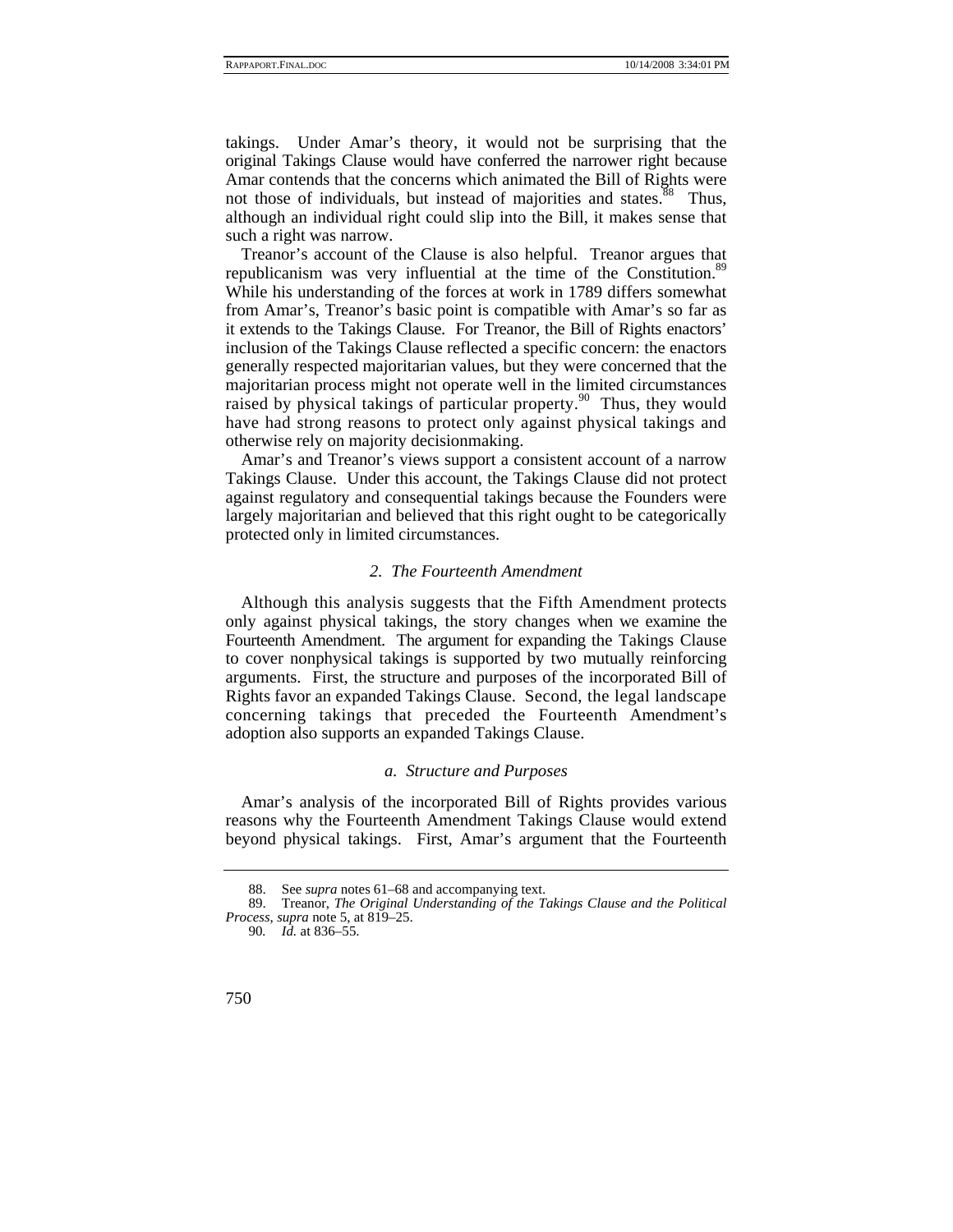Amendment was intended to protect individual rights against abuses by the majority—rather than to protect majorities and federalism—provides strong general support for an expanded Takings Clause. We have seen how the desire of Antifederalists and republicans to protect majority decisionmaking in 1789 helps explain why the Clause might have been applied only to physical takings. $91$  By contrast, the desire of the Fourteenth Amendment enactors to protect individual rights suggests that they would not have been quick to pass a takings clause that would leave the individual rights of former slaves or other vulnerable minorities at risk. While the original Bill of Rights may have reflected republican ideas, the incorporated Bill reflected liberal principles that were congenial to broad rights protections.<sup>92</sup>

Second, these broader protections would have been needed during Reconstruction. State governments controlled by those sympathetic to the former Confederacy had shown themselves willing, through the passage of the Black Codes and other actions, to use government power to harm the freedmen and others opposed to the Confederacy.<sup>93</sup> Applying the Takings Clause to the states would have been necessary to protect these unpopular groups from having their property seized without compensation. But applying the Takings Clause only to physical appropriations might have been inadequate. That would still have allowed state governments to impose uncompensated consequential or regulatory takings on these disfavored groups, either to punish them or to transfer onto them the costs of needed projects.<sup>94</sup>

<sup>91.</sup> See *supra* notes 87–90 and accompanying text.<br>92. See *supra* notes 74–76 and accompanying text.

See *supra* notes 74–76 and accompanying text.

<sup>93.</sup> WILLIAM E. NELSON, THE FOURTEENTH AMENDMENT: FROM POLITICAL PRINCIPLE TO JUDICIAL DOCTRINE 42–43 (1988).

 <sup>94.</sup> It might be objected that an equality principle under the Equal Protection Clause or the Privileges or Immunities Clause would prohibit regulations or other government actions designed to harm African Americans, and therefore a broader takings clause would not have been necessary. This objection, however, is mistaken for two reasons. First, even if African Americans were fully protected by Fourteenth Amendment equality principles, it is very possible that other vulnerable groups, such as unionists, would not be. Second, it might often be difficult to prove that a particular regulation or other government action was motivated by the race of the people who were harmed by it. It is also not clear that a regulation or government action that did not expressly discriminate against blacks would have been found to violate the equality principle. One might wonder whether the original meaning of the equality principle forbade only express discrimination or also intentional discrimination not evident on the face of a statute. But even if intentional discrimination that was not evident on the face of a statute was prohibited, it is often not possible to establish discriminatory intentions.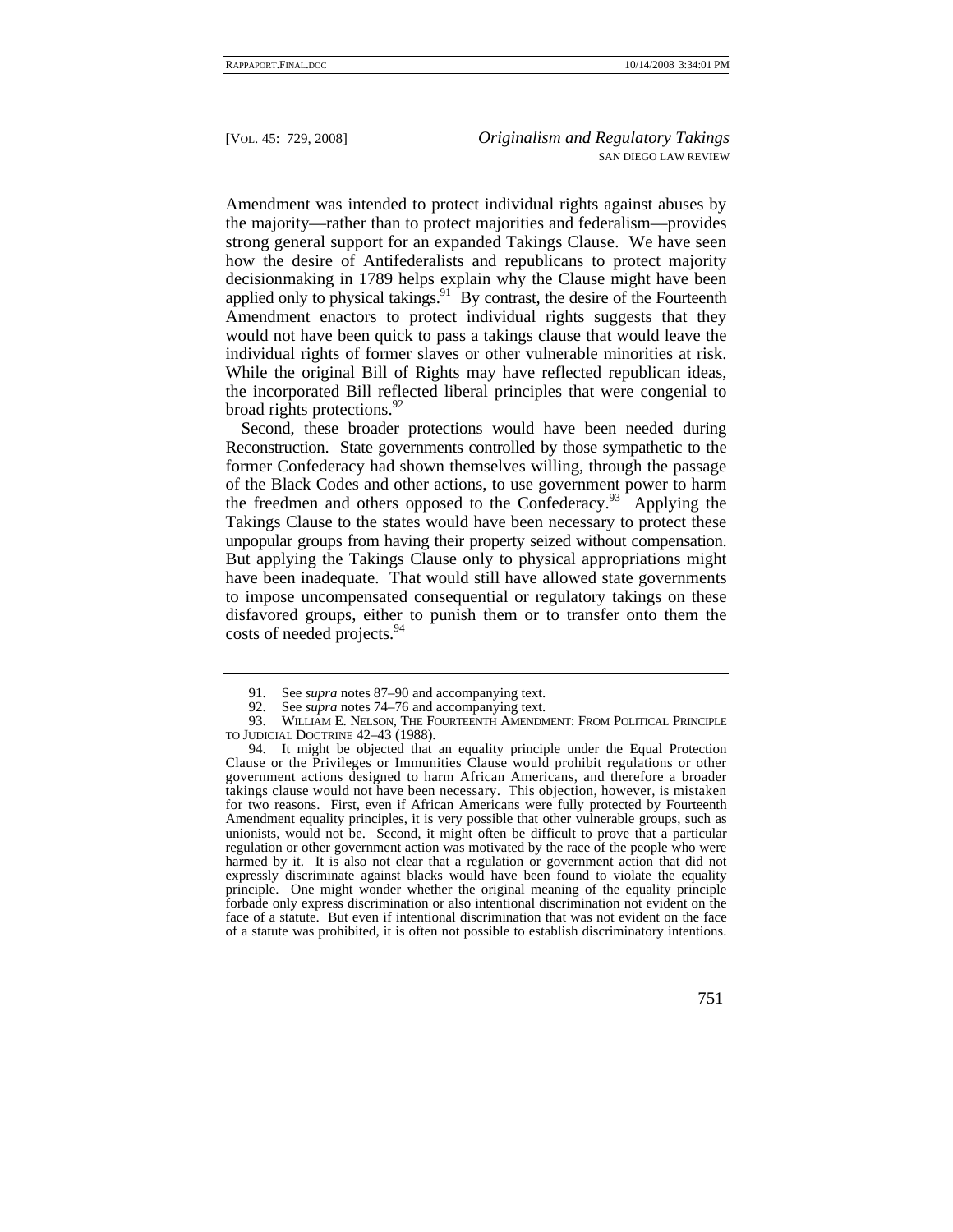Moreover, this focus on broad property rights as necessary individual rights would not have seemed anomalous to the enactors of the Fourteenth Amendment. While liberals beginning in the twentieth century have downplayed property rights as an element of freedom, that is not true of the movement that led to the Fourteenth Amendment. The enactors of the Fourteenth Amendment accepted the importance of basic common law rights—including the rights of private property—to the freedom of the individual. It was these rights that had been attacked by the Black Codes, and it was these rights that the Civil Rights Act of 1866 and the Fourteenth Amendment were designed to protect.<sup>95</sup>

In fact, the legislative history of the Fourteenth Amendment raises the possibility that the rights protected by the Takings Clause may even have occupied a preferred position in some republican thinking. In its journey through Congress, the Fourteenth Amendment went through various permutations on its way to passage, many of them suggested by John Bingham.<sup>96</sup> When the Joint Committee was considering an amendment that would have prohibited race discrimination as to civil rights, Bingham sought to add to it, "nor shall any state deny to any person within its jurisdiction the equal protection of the laws, nor take private property for public use without just compensation."<sup>97</sup> Clearly, the protection of private property from takings was an essential right for Bingham, one that he thought required singling out. Bingham's proposed addition was blocked 7- 5, but subsequently Bingham successfully proposed a provision that protected all privileges and immunities of United States citizens.<sup>98</sup> Although there are various ways to read this legislative history, one plausible view is that it reflected Congress's belief that while the Takings Clause was important, it was better to incorporate all of the Bill of Rights.

A decision to build a road in a particular place or to pass a certain type of regulation might be made for a variety of reasons. The enactors of the Fourteenth Amendment understood that southern majorities might use indirection to accomplish their goals because the Amendment was passed, in part, to address attempts made through the Black Codes to preserve the servitude of African Americans. *Id.* The enactors may therefore have written the Amendment broadly to counteract such circumventions.

<sup>95</sup>*. See* EARL M. MALTZ, CIVIL RIGHTS, THE CONSTITUTION, AND CONGRESS 1863– 1869, at 61–62 (1990) (noting that the Civil Rights Act protected basic rights under Republican ideology). The Civil Rights Act protected former slaves against discrimination regarding their rights "to make and enforce contracts . . . to inherit, purchase, lease, sell, hold, and convey real and personal property, and to full and equal benefit of all laws and proceedings for the security of person and property." Civil Rights Act, ch. 31, 14 Stat. 27 (1866).

<sup>96</sup>*. See* NELSON, *supra* note 93, at 48–58.

 <sup>97.</sup> MICHAEL KENT CURTIS, NO STATE SHALL ABRIDGE: THE FOURTEENTH AMENDMENT AND THE BILL OF RIGHTS 84 (1986).

<sup>98</sup>*. Id.*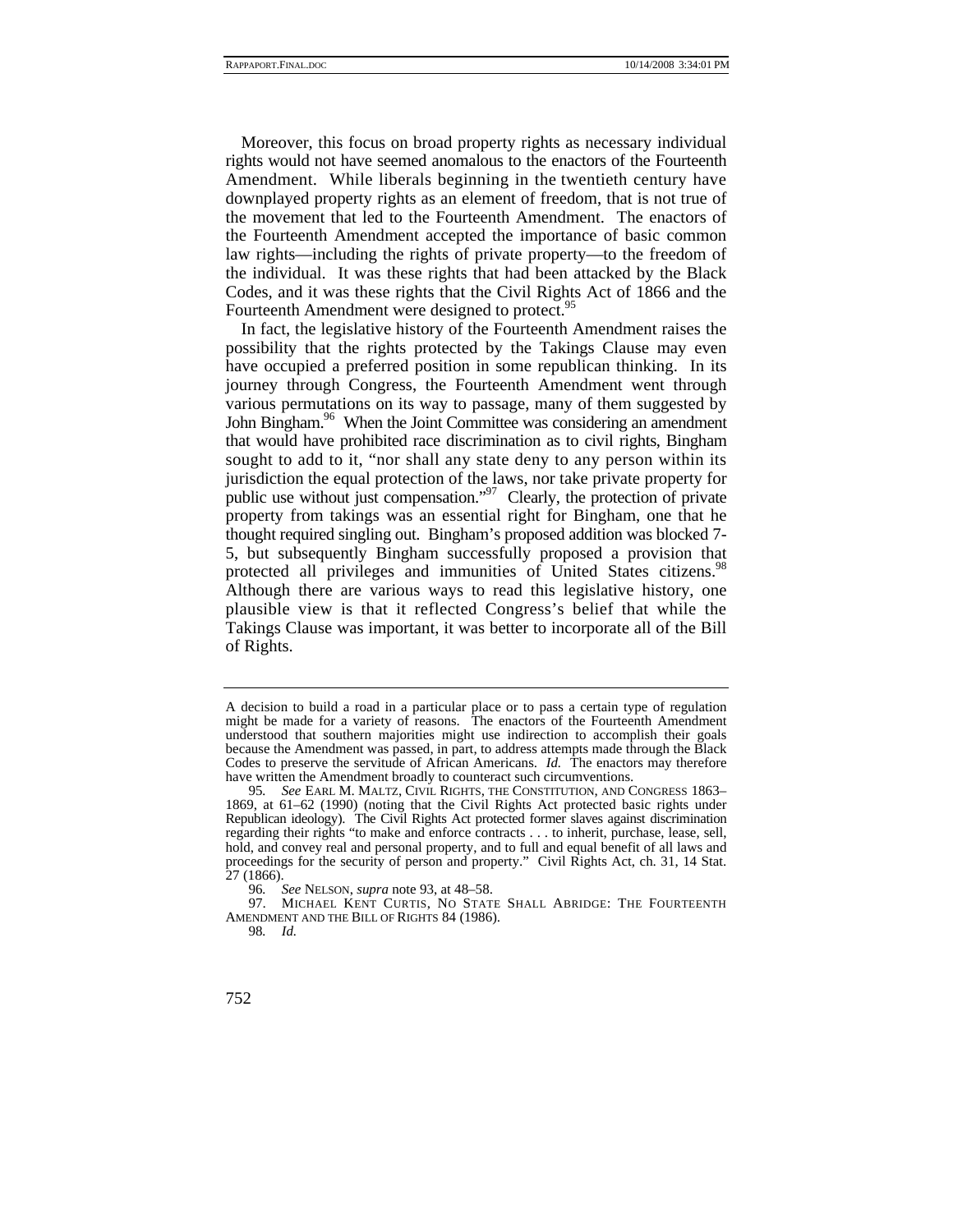Finally, the application to the states of the Takings Clause, which had originally applied only against the federal government, might have led the enactors to expand the right. The specific concern that seemed to most motivate the passage of the Takings Clause was opposition to the army's impressment of property.<sup>99</sup> This concern, which resonates with the Antifederalist worries about a centralized army, could have been addressed by prohibiting only physical seizures of property. By contrast, the incorporated Takings Clause would apply to the states, which had a long history of land regulation. Since the states could use this governmental authority not only to seize property, but also to impose consequential and regulatory harms, it would be natural to restrict those types of harms when one was applying the Clause to the states.

## *b. The Legal Landscape of Takings*

Thus, the structure and purpose of the incorporated Bill of Rights provide reasons to believe that the Fourteenth Amendment would have embraced a Takings Clause that extended beyond physical takings. But unless there was also reason to believe that the concept of takings might cover nonphysical harms, these arguments would probably be inadequate. To put the point differently, if takings principles at the state level were uniformly applied only to physical takings, then it would be hard to believe that anyone would have understood the incorporated Takings Clause as applying to nonphysical takings. By contrast, if some states understood takings principles to cover consequential and regulatory takings, then the enactors of the incorporated Takings Clause might have adopted that understanding, especially because it would have furthered the purposes and principles that motivated their passage of the incorporated Bill of Rights.

While the legal regime in place prior to and immediately after the adoption of the original Bill of Rights shows little evidence that nonphysical takings were covered by the Clause, the legal regime in place when the Fourteenth Amendment was enacted differs markedly. Notably, the desire and perceived need to protect against takings had grown tremendously between the enactment of the original Bill and that of the Fourteenth Amendment. While there were only a couple of takings clauses in 1789, the landscape looked quite different in 1866, as

<sup>99</sup>*. See supra* notes 27–29 and accompanying text.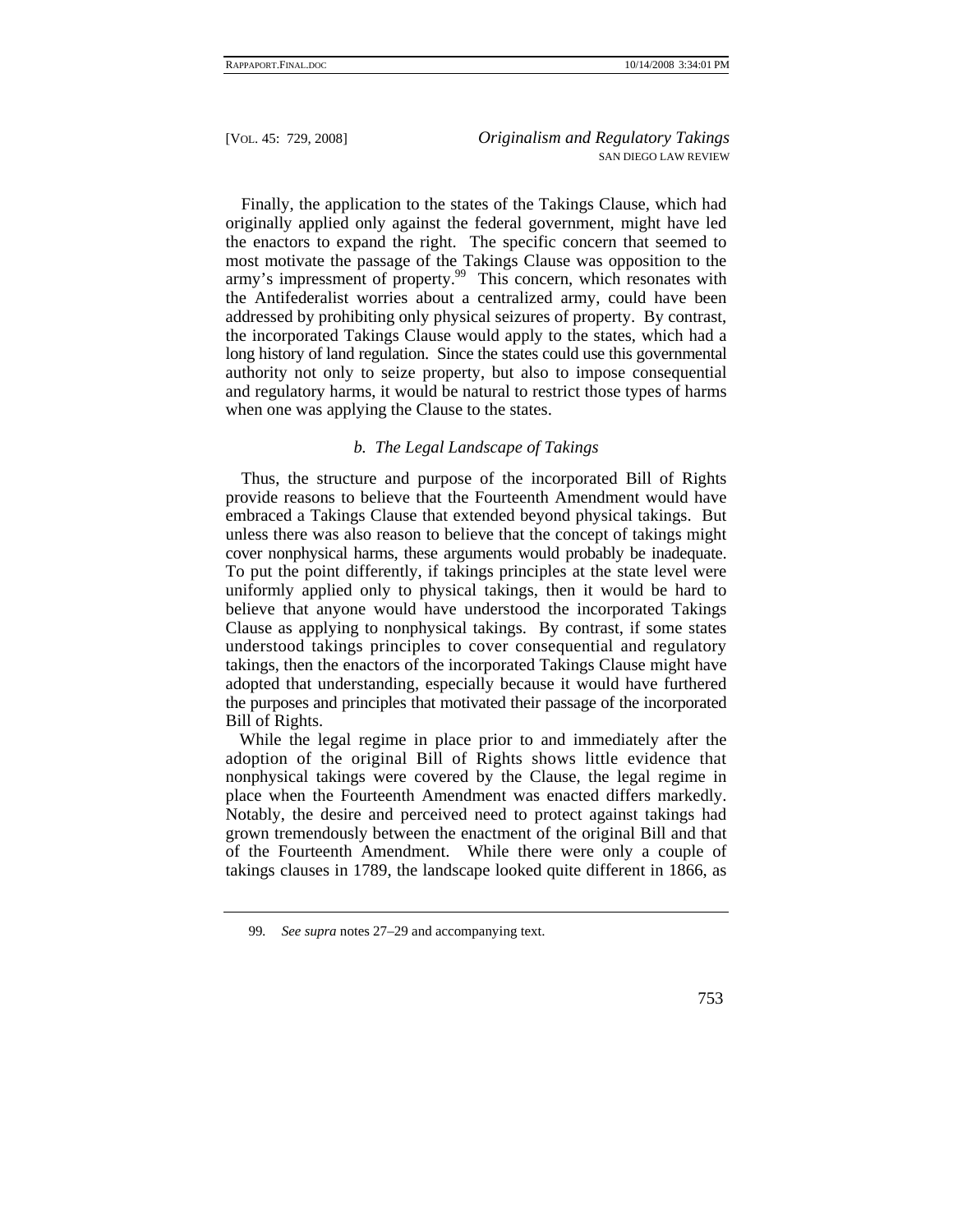the principle of requiring compensation for takings had become virtually universal at the state level.<sup>100</sup> Many state constitutions contained takings clauses, including virtually all of the states that joined the union after the founding.<sup>101</sup> In the remaining states, the requirement of paying just compensation was found in judicial decisions that relied on natural law or common law.102 As Amar writes, "[d]octrinally, virtually all midnineteenth-century jurists deemed just compensation a fundamental principle of justice."<sup>103</sup>

Even more importantly, state decisions had recognized that takings could occur not only from physical seizures, but from consequential and regulatory actions as well. While Treanor and others have argued that takings principles only covered physical takings until after the Civil War or until Justice Holmes's decision in *Mahon*, recent scholarship has challenged this view.<sup>104</sup> This new scholarship argues that the law prior to the adoption of the Fourteenth Amendment grew to incorporate an understanding of takings that extended beyond physical seizures of property.<sup>105</sup> This understanding included the protection of property owners' usage rights against a variety of government actions that infringed on those rights.<sup> $106$ </sup> The new scholarship shows that many judges were prepared to strike down government actions and regulations that affected private property rights, even though the government did not physically seize property.

This scholarship explores both consequential and regulatory takings. Under both types of takings, the harms to the property owner do not involve a seizure of his property or even an interference with his exclusive right to possess it. Instead, consequential and regulatory takings involve an interference with various rights of property owners to use their property or not be forced to take costly actions. These cases fall into a variety of categories that might be listed as takings for interferences with the usage rights of riparian owners, $107$  interferences with nonriparian

 <sup>100.</sup> AMAR, *supra* note 9, at 268–69; Kobach, *supra* note 14, at 1230, 1233.

Kobach, *supra* note 14, at 1230.

<sup>102</sup>*. Id.* at 1230–31.

 <sup>103.</sup> AMAR, *supra* note 9, at 268–69.

<sup>104</sup>*. See* Kobach, *supra* note 14, at 1215 nn.25–27 (citing scholars); Treanor, *supra* note 5, at 798–804.

 <sup>105.</sup> Claeys, *supra* note 39, at 1549; Kobach, *supra* note 14, at 1212.

<sup>106.</sup> See *infra* notes 107–110 and accompanying text.<br>107. See Gardner v. Trs. of Vill. of Newburgh, 2 Jo

<sup>107</sup>*. See* Gardner v. Trs. of Vill. of Newburgh, 2 Johns. Ch. 162, 162 (N.Y. Ch. 1816); People v. Platt, 17 Johns. 195, 195 (N.Y. Sup. Ct. 1819); Crenshaw & Crenshaw v. Slate River Co., 27 Va. (6 Rand.) 245, 264–65, 270, 276 (1828); Cooper v. Williams, 5 Ohio 391, 393 (1832); Sinnickson v. Johnson, 17 N.J.L. 129, 129 (1839); Comm'rs v. Kempshall, 26 Wend. 404, 404 (N.Y. 1841); Walker v. Bd. of Pub. Works, 16 Ohio 540, 540 (1847); Commonwealth v. Alger, 61 Mass. (7 Cush.) 53, 53, 102–03 (1851).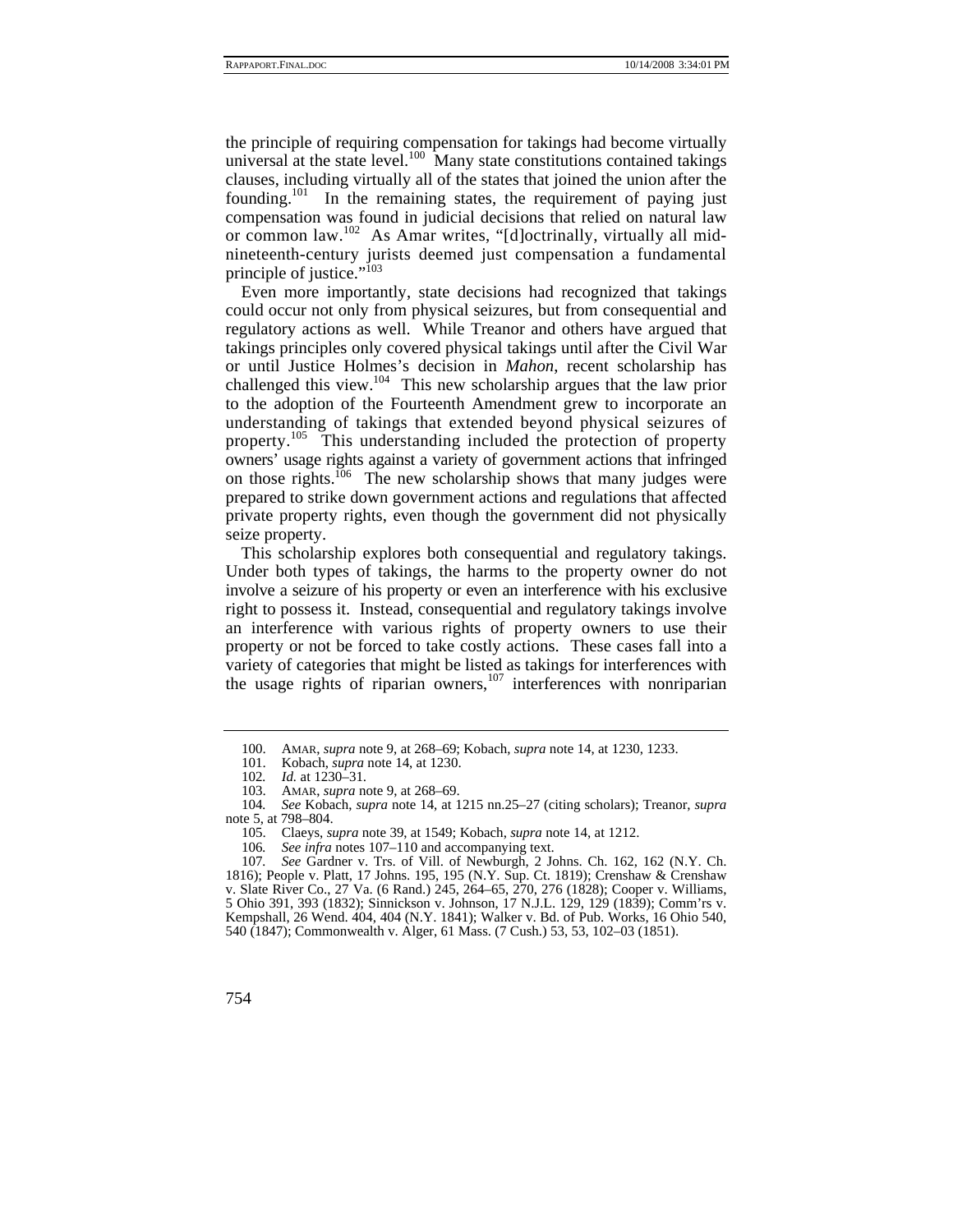usage rights, $108$  denials of access to land, $109$  and harms from physical takings that do not involve a loss of exclusive possession, but instead the incurring of expenditures. $110$ 

This collection of consequential and regulatory takings cases supports a view of takings that extends beyond physical takings.<sup> $111$ </sup> This view has implications for the meaning of both "property" and "taking."<sup>112</sup> First, these cases show an understanding of "property" that is not limited to exclusive possessory interests. Rather, it includes the protection of a variety of usage interests, such as access to land, the right to use water adjacent to one's property, and usage of one's land. Second, these cases also show an understanding of "taking" that is not limited to a physical taking. Rather, these interferences often involve no touching of the proprietor's property, such as deprivation of access to land or preventing the usage of riparian rights. These cases show that many states did not understand takings to be solely physical takings. Instead, the takings jurisprudence was understood as protecting the right to use property, even if there was no physical interference or seizure.<sup>113</sup>

110*. See* Commonwealth v. Coombs, 2 Mass. (2 Tyng) 489, 489 (1807); Commonwealth v. Justices of Middlesex, 9 Mass. (9 Tyng) 388, 388 (1812); Perley v. Chandler, 6 Mass. (6 Tyng) 454, 454–55 (1810); *In re* Rensselaer & Saratoga R.R. Co., 4 Paige Ch. 553, 553 (N.Y. Ch. 1834); *In re* Mount Washington Road Co., 35 N.H. 134, 134 (1857); Brown v. Worcester, 79 Mass. (13 Gray) 31, 32 (1859); Old Colony & Fall River R.R. Co. v. County of Plymouth, 80 Mass. (14 Gray) 155, 156 (1859).

 111. Another line of cases that supported an understanding of takings principles broader than simply the physical taking of physical property was the group of decisions involving government conferred franchises. *See, e.g.*, West River Bridge Co. v. Dix, 47 U.S. (6 How.) 507, 533–34 (1848); *id.* at 543 (Woodbury, J., concurring); Treanor, *supra* note 5, at 792 n.56 ("[J]udges repeatedly concluded that the revocation of a franchise gave rise to a compensable taking on the theory that the revocation was a seizure of intangible property.").

 112. Although most of the cases discussed above apply state law, some of them do rely, at least in part, on federal constitutional law in the form of the Contract Clause. *See, e.g.*, *Platt*, 17 Johns. at 216. This suggests that the trends in law which led to the expansion of takings principles at the state level also worked their way into federal constitutional law.

 113. In addition to the state court cases, the United States Supreme Court also followed a broader understanding of takings principles in two cases decided at the time of the enactment of the Fourteenth Amendment. *See* Pumpelly v. Green Bay Co., 80 U.S. (13 Wall.) 166, 176–79 (1871); Yates v. Milwaukee, 77 U.S. (10 Wall.) 497, 504–

<sup>108</sup>*. See* Patterson v. Boston, 37 Mass. (20 Pick.) 159, 160 (1838); Parker v. Boston & Maine R.R., 57 Mass. (3 Cush.) 107, 108 (1849); Woodruff v. Neal, 28 Conn. 165, 165 (1859).

<sup>109</sup>*. See* Fletcher v. Auburn & Syracuse R.R. Co., 25 Wend. 462, 462 (N.Y. Sup. Ct. 1841); Transylvania Univ. v. Lexington, 42 Ky. (3 B. Mon.) 25, 27 (1842); *Parker*, 57 Mass. (3 Cush.) at 108.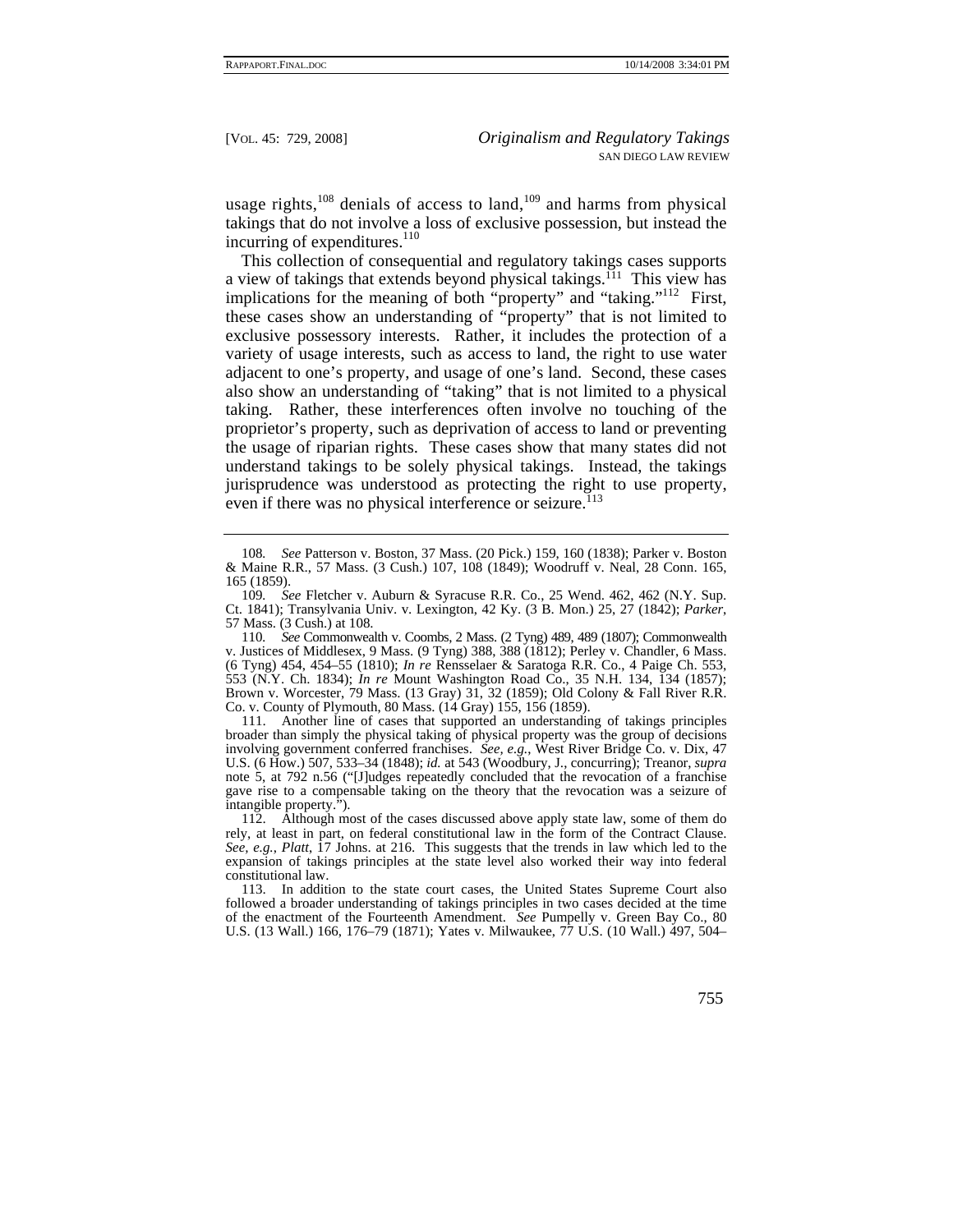It is true that there were a greater number of consequential takings cases than regulatory takings cases.<sup>114</sup> While this might mean that consequential takings were more accepted, that is not necessarily the case. First, it is quite possible that there were simply more actions taken by the government—such as building roads—than there were regulations that raised takings issues. Government in those days appears to have regulated less than it does today. Moreover, regulatory actions that conformed to certain requirements, such as restraining nuisances or taking actions that enhanced the value of all property rights holders, would not have raised taking issues.

In addition, there are strong reasons for concluding that courts that struck down consequential takings would also have struck down regulatory takings. Because these types of actions are quite similar, it is hard to see why one would draw a distinction between them.<sup>115</sup> In both cases, the government is presumptively taking action to promote the public. It is, of course, true that in the case of regulatory actions that restrained nuisances or other harmful actions, even the strictest regulatory takings doctrine would not find a taking. But, where the regulation did not satisfy these requirements, it is hard to see why such regulatory action would be less likely to be found a taking than would nonregulatory government action that had the same effect. Although the regulation might be deemed to promote the public interest, that would also be the case with the government activity.

Overall, it is not clear how widespread this expanded view of takings was. One way to answer this question is to determine whether the expanded view, concerning both consequential and regulatory matters, was the more common rule. But to make that determination, one would have to look not only at the states where the expanded view prevailed, but also at the remaining states to decide whether they had actually adopted the contrary rule. One would also want to look at the reputations of the judges and persuasiveness of their opinions, because all judges and decisions are not equal. For example, the New York courts, which were quite vigorous protectors of property rights, might be deemed to be more influential.

<sup>07 (1870).</sup> Although the Supreme Court later narrowed its articulation of takings principles, critics of regulatory takings should not take great comfort in this, because this narrowing coincided with a narrowing of civil rights that has been thought to reflect resistance to the principles established in the Reconstruction Amendments. *See* Kobach, *supra* note 14, at 1279. Thus, rather than seeing these two cases as a temporary blip that did not reflect the original meaning, one might view their narrowing as part of an effort to resist the new charter of liberty established by the Reconstruction Amendments.

<sup>114</sup>*. Id.* at 1264–65.

<sup>115</sup>*. Id.* at 1225–26 n.86.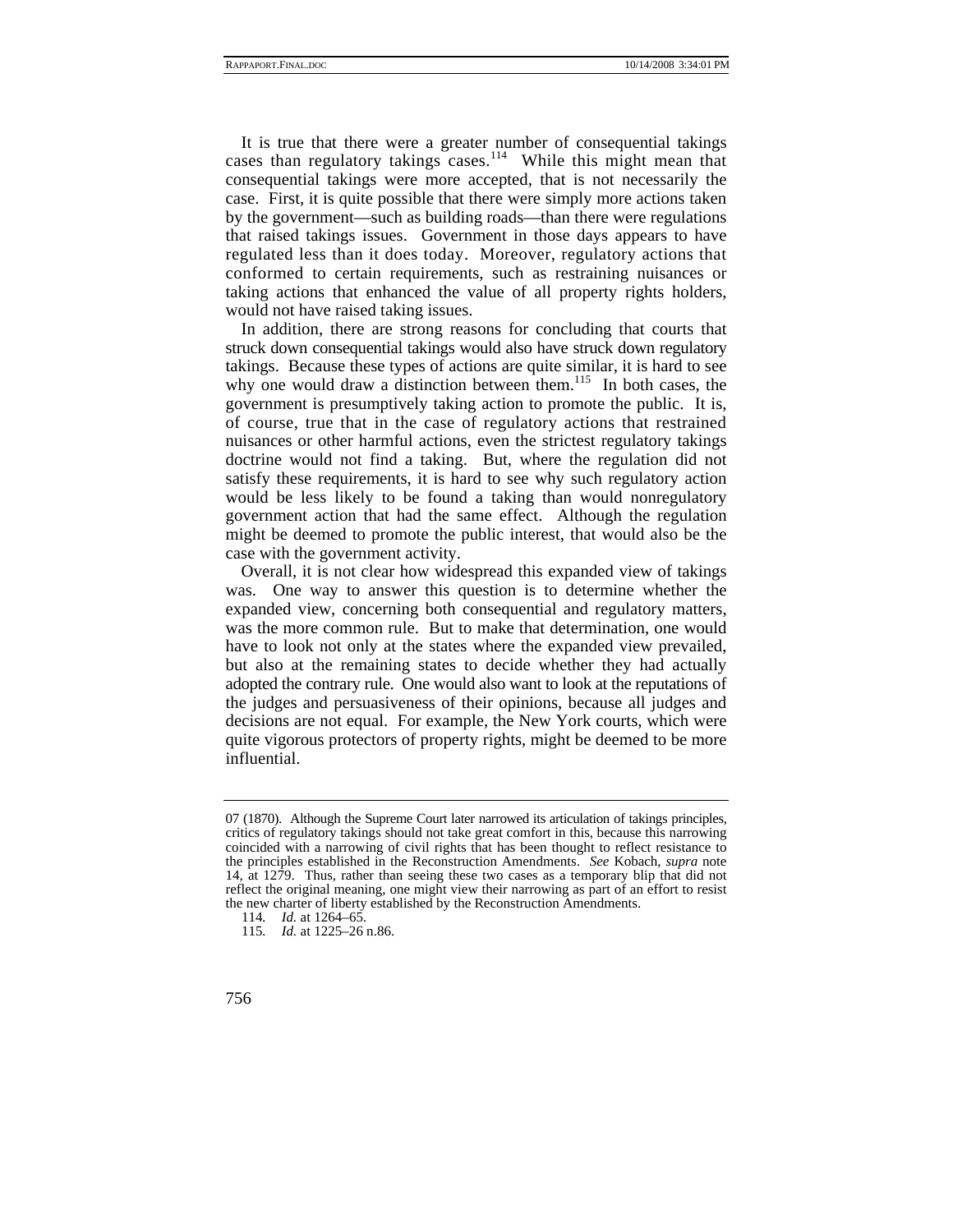Of course, even if the broader takings rule was not the leading rule and this would hardly be surprising—that would by no means determine the meaning of the incorporated Takings Clause. The question hinges on the meaning of the Privileges or Immunities Clause at the time of its enactment, and it is quite possible that people would have understood the Clause to adopt the minority state rule, because that rule better served the purposes and principles of both the Clause and the incorporated Bill.

## *D. Possible Objections*

While this case law suggests that the incorporated Takings Clause might have extended to consequential and regulatory takings, one might question whether this conclusion really holds. First, one might wonder whether it is proper to rely so much on state law for the content of the incorporated Takings Clause. After all, why look to state takings clauses and decisions rather than determine the meaning at the federal level? This is an important objection, but nonetheless one for which there are responses. Amar's theory regularly relies on state law because he argues that the state laws influenced the views that led to the Fourteenth Amendment. It is not hard to understand why Amar employs this reasoning. First, state law often showed how the type of rights in the Bill would be applied in a context without federalism considerations. Moreover, much of the state law developed many years after the original Bill when liberal ideas were more influential and therefore represented a model for how a liberal Bill of Rights should apply. In addition, in the nineteenth century, state and federal law were often deemed to be interactive, with judges using state provisions to determine federal meanings, and vice versa, as well as sometimes applying a kind of constitutional common law that reflected both federal and state law.<sup>116</sup> Thus, state law would have a significant impact on takings principles, especially given the absence of cases interpreting the Federal Takings Clause.<sup>117</sup>

Another possible question about these cases involves the sources of law under which they were decided. While some of the cases were decided under state takings clauses, others were decided under different

<sup>116</sup>*. See, e.g.*, *Pumpelly*, 80 U.S. (13 Wall.) at 176–77 (interpreting Wisconsin takings clause as having the same meaning as the Federal Takings Clause).

 <sup>117.</sup> Treanor, *The Original Understanding of the Takings Clause and the Political Process*, *supra* note 5, at 794 (citing Harry N. Scheiber, *The Road to* Munn: *Eminent Domain and the Concept of Public Purpose in the State Courts*, *in* LAW IN AMERICAN HISTORY 329, 376 (Donald Fleming & Bernard Bailyn eds., 1971)).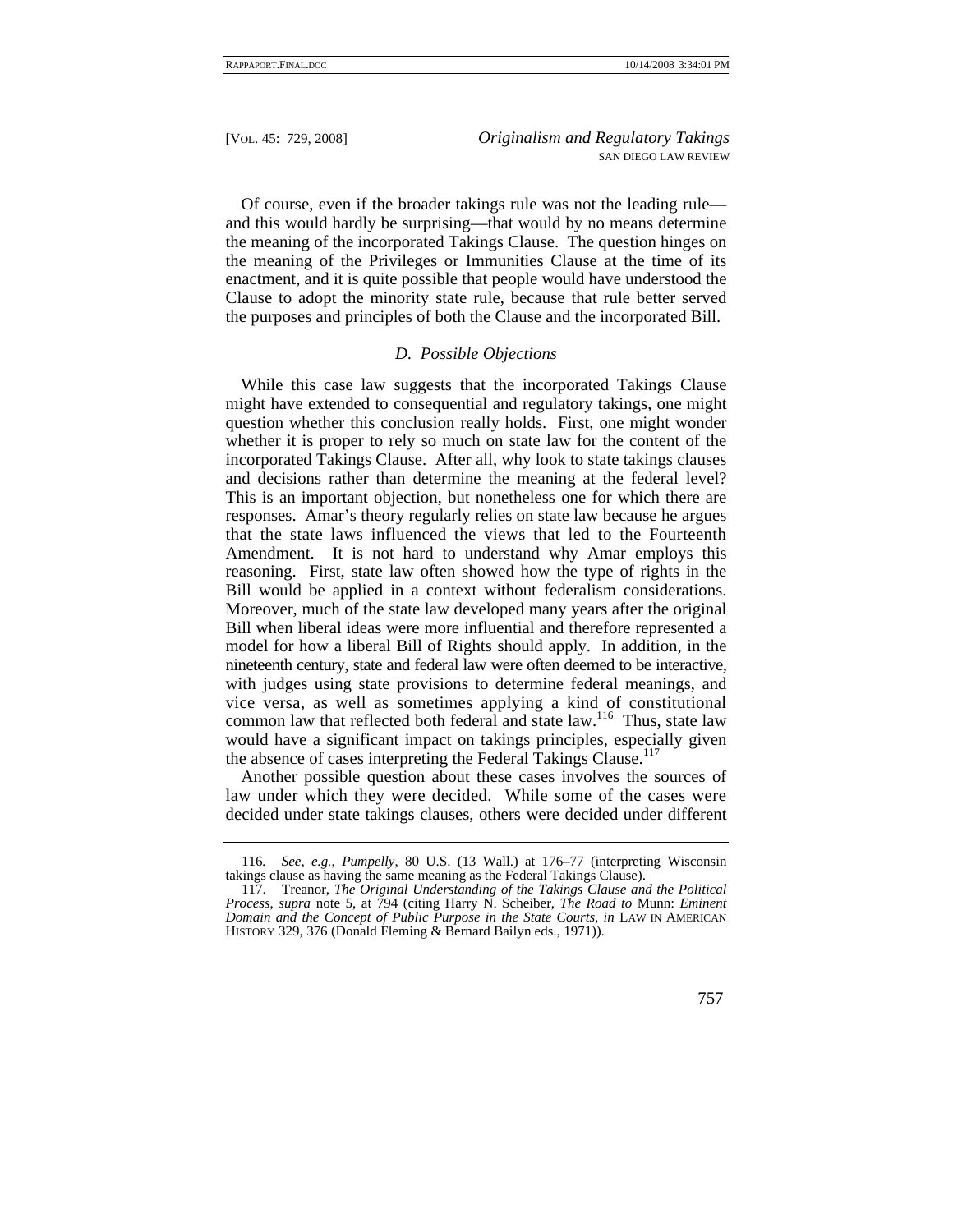doctrines, including natural law and the Contract Clause.<sup>118</sup> Given this diversity of sources, one might wonder whether these cases would have been thought of as takings cases that inform the meaning of a takings clause. Although it is possible that these cases might have been deemed irrelevant to takings principles, it seems unlikely. When a court decision stated that government action under certain conditions operated as a taking that required just compensation, that decision likely would have been thought of as informing takings principles even if it was decided under another clause or source of law.<sup>119</sup> Moreover, the state cases often discussed legal principles in a way that seems to transcend particular sources of law. Thus, it seems likely that opinions which discussed takings would have been deemed relevant to takings principles even if decided under provisions other than takings clauses.

#### *E. Implications and Conclusion*

If the argument I have been developing is correct, then its implications may be quite significant. While the original meaning of the Fifth Amendment Takings Clause might cover only physical takings, the original meaning of the incorporated Takings Clause would extend beyond physical takings to consequential and regulatory takings. Thus, one could accept the bulk of the current critics' historical and textual argument of regulatory takings and still conclude that they are mistaken as to state takings cases. And, most of the recent takings cases, including the famous ones, are state takings cases.<sup>120</sup>

Although this argument's implications may be significant, we should not ignore the limitations of the argument or the work that remains to be done. First, all I have done in this essay is to identify the path on which someone could proceed and to suggest that it might be a promising path. I have not taken the path myself. One would have to do quite a bit more work to be entirely confident that the best reading of the incorporated Takings Clause under Amar's theory extends to consequential and regulatory takings.

Second, the biggest issue that remains, however, is not *whether* the incorporated Takings Clause extends to nonphysical takings, but the *content* of the limits that the Clause imposes. Although I have happily placed this issue to the side, leaving it to others to explore, that is where the real work remains. Other scholars have made real headway in this

<sup>118</sup>*. See supra* notes 100–103 and accompanying text; *see also supra* note 112.

<sup>119</sup>*. See* People v. Platt, 17 Johns. 195, 216 (N.Y. Sup. Ct. 1819) (deciding case under the Contract Clause on the basis of whether the government action was an exercise of the police power or an impermissible taking).

<sup>120</sup>*. See supra* notes 9–10 and accompanying text.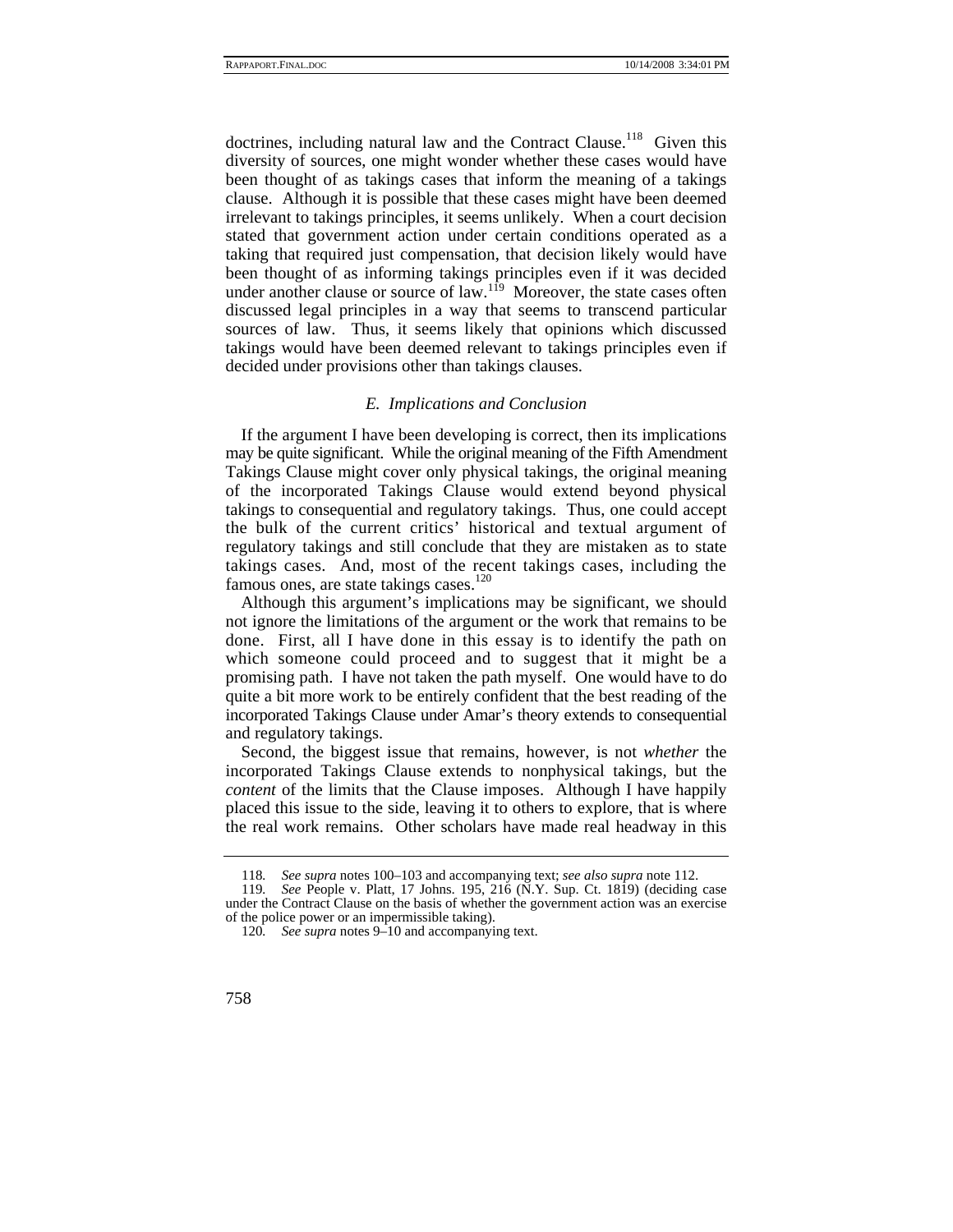area with a focus on the original Takings Clause.<sup>121</sup> I believe that a focus on the Fourteenth Amendment would allow even greater progress.

After doing this hard work, one might end up concluding that the limits which the incorporated Takings Clause places on nonphysical takings are either relatively narrow or relatively broad. Under the narrow view, one might limit the content of the doctrine to the facts and rulings of the existing cases that I have cited. These cases do not appear to extend all that far, especially as to regulatory takings. In that event, many of the famous state regulatory takings cases might not result in takings under the narrow view.<sup>122</sup> Yet, the incorporated Takings Clause would still cover some regulatory takings and one could not simply dismiss all regulatory takings as nonoriginalist.

Alternatively, one might end up concluding that the limits were broader than the facts and rulings of these cases suggest. First, one might view these cases not as exhaustive, but as merely suggestive of the new takings principles that were emerging. These cases might suggest that takings principles would have been extended to additional regulations and that the enactors of the Fourteenth Amendment—with their commitments to the protection of individual rights including property rights—would have understood the principles in this way. This reading would gain support if there were not many cases that approved these types of regulations and if those that did were older and therefore more likely to be deemed bad law.

Second, one might emphasize differences in the takings doctrine of different states. If some states adopted broader nonphysical takings principles than others, one might end up concluding that the enactors of the Fourteenth Amendment adopted the broader doctrine because it best supported their principles and purposes. Again, one would want evidence to support the view that the enactors adopted these broader principles.

However one ends up resolving the precise scope of the incorporated Takings Clause, if one concludes that the Clause protects property rights more broadly than the original Takings Clause, this will be a happy result for the friend of originalism and economic liberties. The stark charge of the critics of regulatory takings—that they are a modern invention inconsistent with the original meaning of the Clause—can then

 <sup>121.</sup> Claeys, *supra* note 39.

<sup>122</sup>*. See, e.g.*, Kobach, *supra* note 14, at 1291 (discussing differences between the cases and the modern regulatory takings doctrine and noting that *Lucas* would not have been decided the same way under the earlier cases).